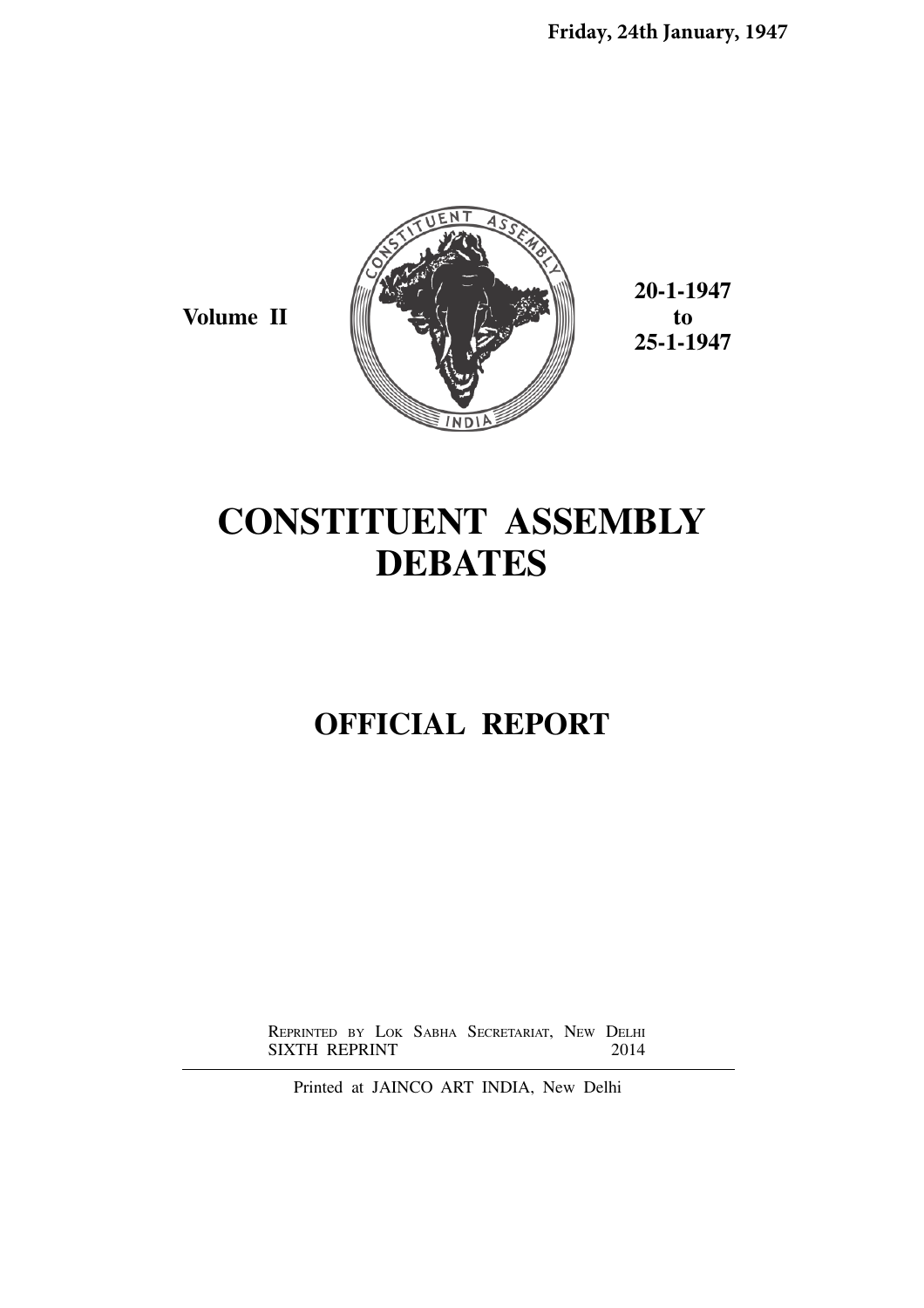## CONSTITUENT ASSEMBLY OF INDIA

#### *President:*

The Honourable DR. RAJENDRA PRASAD.

*Vice President:*

Dr. H. C. MOOKHERJEE.

*Constitutional Adviser:*

Sir B. N. RAU, C.I.E.

*Secretary:*

Mr. H. V. R. IENGAR, C.I.E., I.C.S.

*Deputy Secretary:*

Mr. R. K. RAMADHYANI, I.C.S. Mr. B. F. H. B. TYABJI, I.C.S.

*Under Secretary:*

Khan Bahadur S.G. HASNAIN.

*Assistant Secretary:*

Mr. K.V. PADMANABHAN.

*Marshal:*

Subedar Major HARBANS LAL JAIDKA.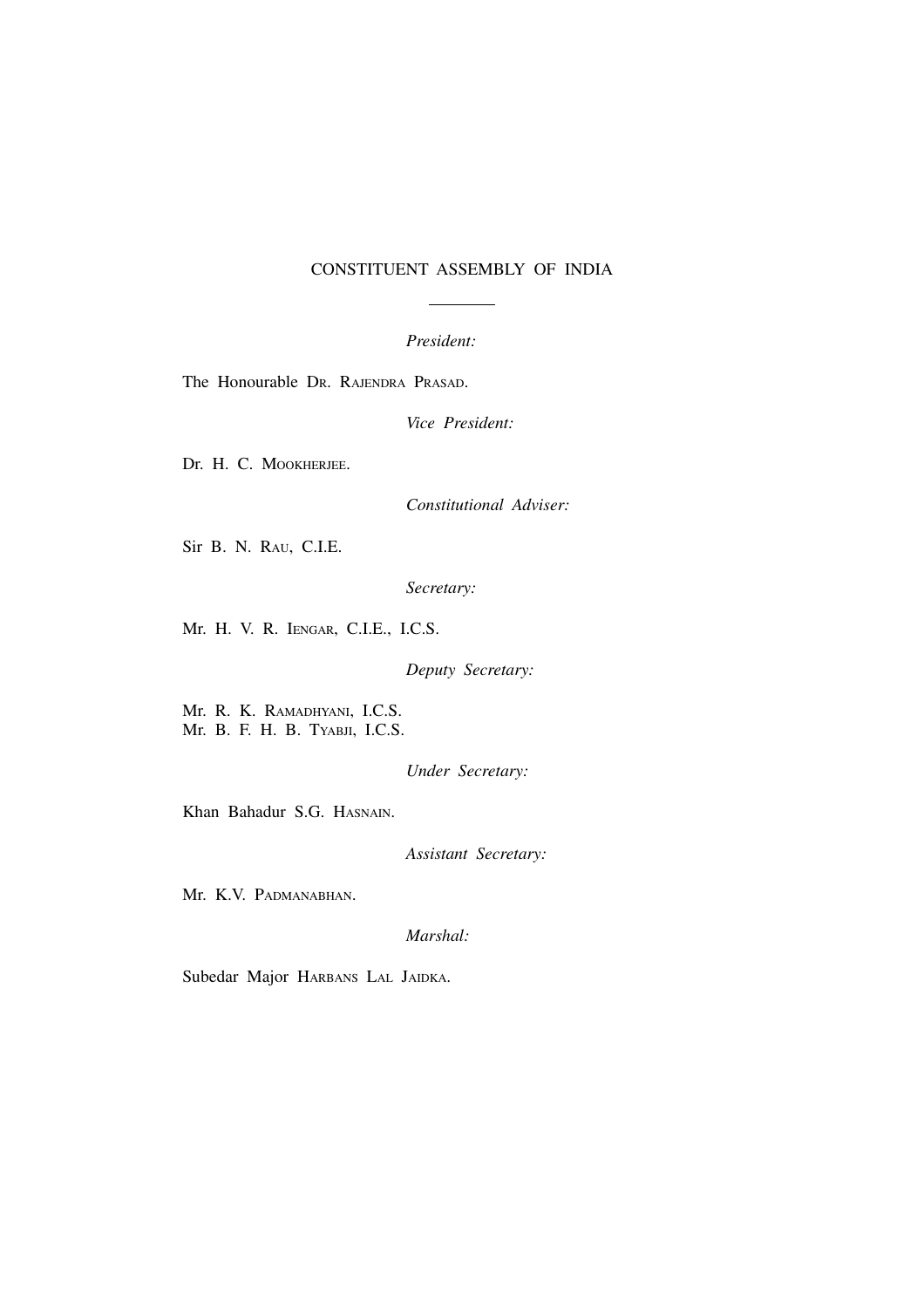## **CONTENTS**

Volume II—20th to 25th January 1947

|                                                                                                                                    | PAGES       |                                                      | <b>PAGES</b> |
|------------------------------------------------------------------------------------------------------------------------------------|-------------|------------------------------------------------------|--------------|
| Monday, 20th January, 1947-                                                                                                        |             | Friday, 24th January, 1947                           |              |
| Presentation of credentials and                                                                                                    |             | (Open Session)-                                      |              |
|                                                                                                                                    | 267         | Election of Vice-President                           | 327          |
| Statement by President re Alle-<br>gations in Parliament about the<br>representative character of the                              |             | Election of the Advisory Committee                   | $328 - 49$   |
| Constituent Assembly                                                                                                               | 267         |                                                      | 349          |
| Statement by President re the dis-<br>crepancy between the Cabinet<br>Mission's Statement of May 16,<br>1946 as published in India |             | Wednesday, 22nd January, 1947<br>(In Camera Session) |              |
| and the printed pamphlet                                                                                                           | 268         | Friday, 24th January, 1947<br>(In Camera Session)-   |              |
| Resolution re Steering Committee                                                                                                   | $268 - 69$  |                                                      |              |
| Resolution re Aims and Objects                                                                                                     | $269 - 89$  |                                                      | 326          |
| Tuesday, 21st January, 1947-                                                                                                       |             | Saturday, 25th January, 1947—                        |              |
| Election of the Steering Committee.                                                                                                | 291         |                                                      |              |
| Resolution re Aims and Objects                                                                                                     | $291 - 95$  | Election of Vice-President                           | 351          |
|                                                                                                                                    | $295 - 313$ | Election of Business Committee                       | $351 - 52$   |
| Wednesday, 22nd January, 1947                                                                                                      |             |                                                      |              |
| (Open Session)-                                                                                                                    |             | Committee on Subjects assigned                       | $352 - 58$   |
| Resolution re Aims and Objects  315-324<br>Resolution to include Bhutan and                                                        |             |                                                      |              |
| Sikkim within the Scope of the                                                                                                     |             | Motion for Adjournment                               | $359 - 61$   |
|                                                                                                                                    |             | Congratulations to Vice-President                    | $361 - 62$   |
| Budget Estimates of the Constituent                                                                                                | 326         | Mr. S. Lahiri's letter to the President              | 363          |
|                                                                                                                                    |             |                                                      |              |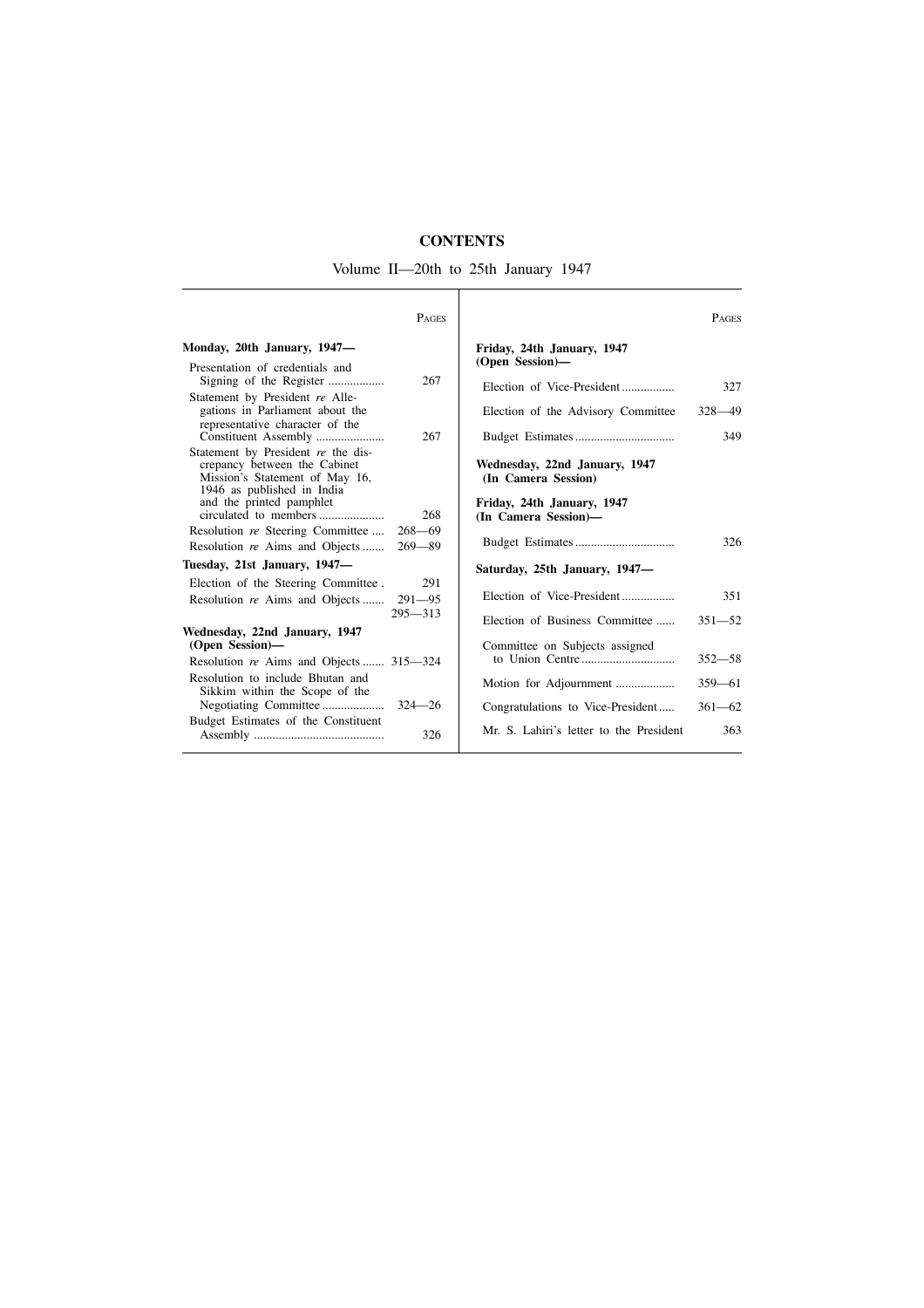#### **CONSTITUENT ASSEMBLY OF INDIA**

*Friday, the* 24*th January,* 1947

The Constituent Assembly of India met in the Constitution Hall, New Delhi, at Eleven of the Clock, Mr. President (The Hon'ble Dr. Rajendra Prasad) in the Chair.

**Mr. President**: We shall commence the proceedings now. When we rose day before yesterday, we were sitting in Committee to discuss the Budget. There are certain Resolutions which have to be placed before the House. I would suggest that we first take those Resolutions and dispose of them and then, later on, if we have time, shall go into Committee again and discuss the Budget.

I hope Members approve of this.

**Mr. Satyanarayan Sinha** (Bihar : General): Mr. President, Sir, When we adjourned last time, we had gone into Committee. it is therefore necessary formally to move that the House do now come into open plenary session of the Assembly.

**Mr. President:** I hope the House accepts the suggestion.

The motion was adopted.

**Mr. President:** As the House has accepted the suggestion, we will go into open session and take up the Resolutions.

I now call upon Mr. Satyanarayan Sinha to move the motion standing in his name.

#### ELECTION OF VICE-PRESIDENT

**Mr. Satyanarayan Sinha:** Mr. President, Sir, I beg to move the following motion which stands in my name:—

Resolved that this Assembly do proceed to elect a Vice-President in accordance with sub-rule (1) of Rule 12 of the Constituent Assembly Rules.

Sir, with your permission, I would read to the House the Rules of Procedure regarding the Vice-Presidents which we passed in the last session.

"The Assembly shall have five Vice-Presidents. Out of the five Vice-Presidents, two shall be elected by the Assembly as a whole from among its members in such manner as the President may prescribe.

Chairmen elected by the Sections shall be ex-officio Vice-Presidents of the Assembly."

Now, Sir, according to Rule 16, if there is no Vice-President to preside over the Assembly, the Assembly may choose any member to perform the duties of the Chairman. So, even if you are absent for a short time, on such occasions the Assembly will have to elect one of its members to preside over the deliberations. It is therefore expedient that we should have atleast one Vice-President elected during this session. Therefore I move this motion and hope that the House will accept it.

**The Hon'ble Pandit Govind Ballabh Pant** (United Provinces : General): I second the motion.

**Mr. President:** The motion has been moved and seconded. I do not think any debate is required.

#### The motion was adopted.

**Mr. President:** Nominations will be received by the Secretary upto 5 p.m. today. If an election becomes necessary, it will be held between 11 am. and 12 noon tomorrow morning in the Under Secretary's room, Room No. 24, on the Ground Floor.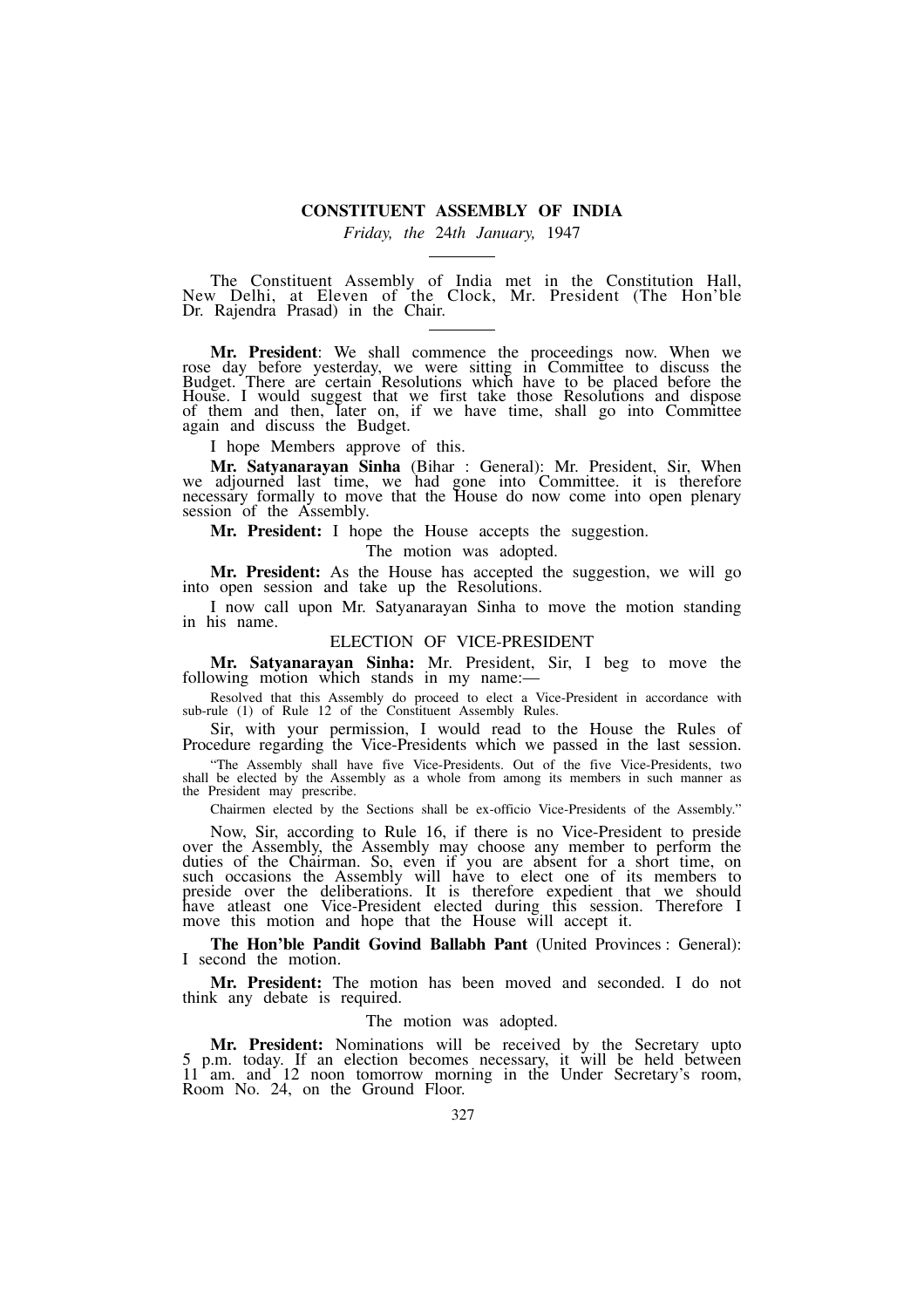#### ELECTION OF THE ADVISORY COMMITTEE

**The Hon'ble Pandit Govind Ballabh Pant**: Sir, I beg leave to make the motion standing in my name which runs thus:

"This Assembly resolves that in pursuance of paragraph 20 of the Cabinet Mission's Statement of May 16, 1946, an Advisory Committee be constituted as hereinafter set out:—

1. (*a*) The Advisory Committee shall consist of not more than 68 members who may include persons who are not members of the Assembly.

(*b*) (*i*) It shall consist initially of 52 members who shall be elected by the Assembly in accordance with the principle of proportional representation by means of the single transferable vote.

(*ii*) The Assembly may elect in such manner as the President may deem appropriate up to 7 members.

(*c*) The President may at any one time or at different times nominate members to the Committee not exceeding 9.

2. The Advisory Committee shall appoint Sub-Committees to prepare schemes for the Administration of the North-Western Tribal Areas, the North-Eastern Tribal Areas and the Excluded and Partially Excluded Areas. Each of such Sub-Committees may co-opt not more than 2 members from the particular tribal territory under its consideration for the time being, to assist it in its work in relation to that territory.

3. The Advisory Committee may appoint other Sub-Committees from time to time as it may deem necessary.

4. The Advisory Committee shall submit the final report to the Union Constituent Assembly within three months and may submit interim reports from time to time.

5. Casual vacancies in the Advisory Committee shall be filled as soon as possible after they occur in the manner in which the seat in respect of which the vacancy had arisen was originally filled.

6. The President way make standing orders for the conduct of the proceedings of the Committee.'

Sir, this Resolution not only follows the scheme outlined in the Statement of May 16th but it also adopts the phraseology of that Scheme. The Scheme provides for one single Committee to deal with the rights of minorities, with the rights of citizens and with questions relating to the administration of the Tribal and Excluded and Partially Excluded Areas. Left to ourselves, we would have preferred a Committee for each of these subjects and perhaps two Committees for dealing with the problems relating to the North-West Frontier and the North-Eastern Frontier, but as the Scheme envisaged one Committee, we thought it better not to depart from that direction or proposal. The Committee has consequently become bigger than it would have been, had there been a separate Committee to deal with each of the subjects. This Committee, Advisory Committee as it is called is being appointed under paragraph 19, clause (iv). It runs thus:-

"A preliminary meeting will be held at which the general order of business will be decided, a chairman and other officers, elected and an Advisory Committee on rights of citizens, minorities and tribal and excluded areas set up."

Thus according to the procedure prescribed here, in the Ordinary course, we were expected to take up this item immediately after the election of the President. We refrained from doing so out of regard for the absentee members. We wanted to facilitate the entry of the members of the Muslim League and to secure their co-operation in the deliberations of this Assembly. It is a matter for regret that our efforts in that direction have not succeeded so far. Not only did we postpone the consideration of this item which was necessary in order to proceed further with the course chalked out for us by this Statement, but the Congress went further and accepted the interpretation put by His Majesty's Government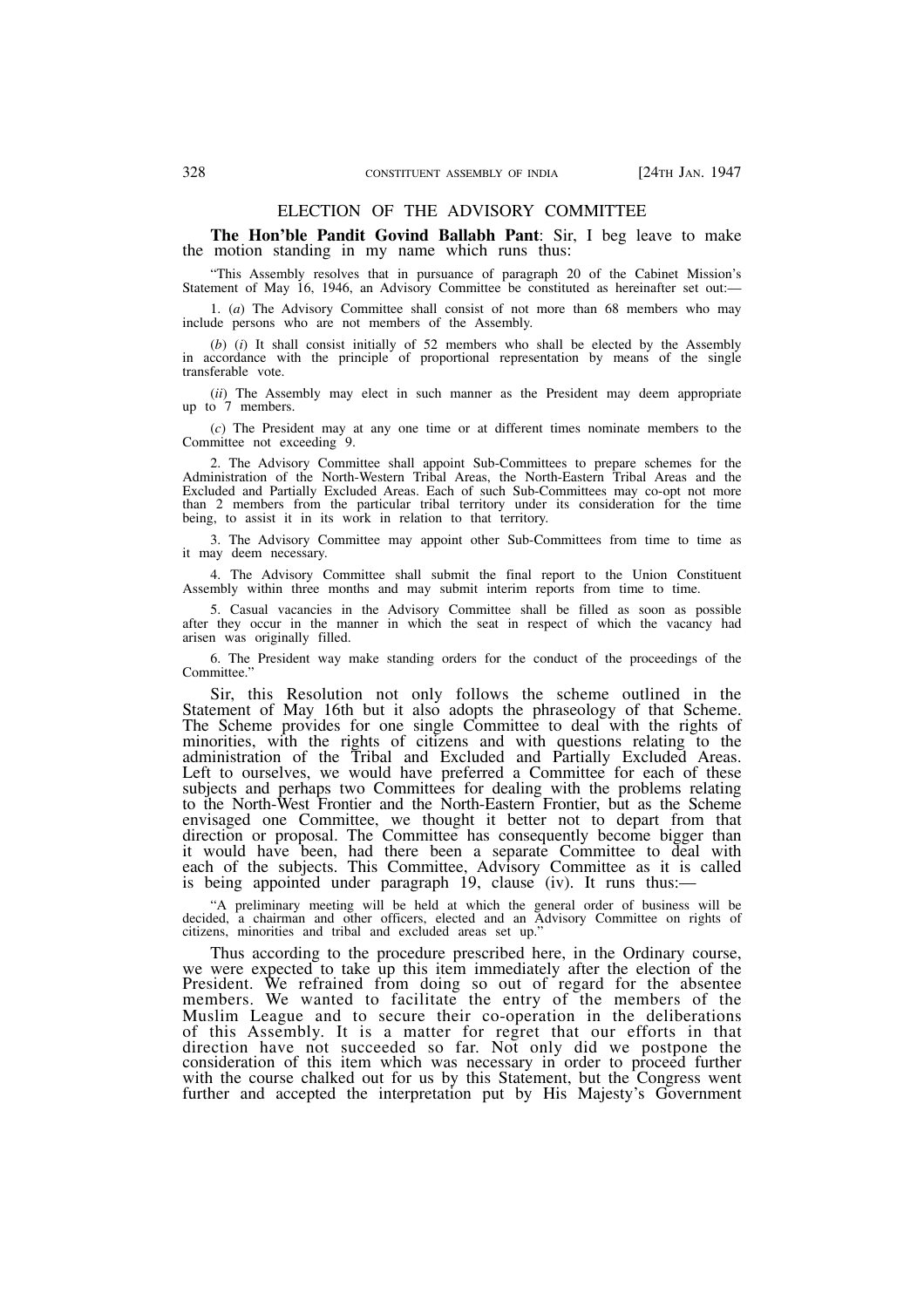and the Muslim League on some of the contentious clauses of that Statement, and also accepted a large part of the declaration made by the British Cabinet on the 6th December. The Congress on the 5th of January unequivocally declared its acceptance of the interpretation put on the grouping clauses by the League. This Assembly met on the 20th. There were fifteen days in between. We had postponed the consideration of this item. Not only has the Muslim League not passed any formal resolution in favour of their entry into this House, but the statements made by persons who claim to be in a position to know the mind of the League, still point the other way. No suggestion has been made to the office bearers of this Assembly to the Secretary or anybody else, by any responsible representative of the Muslim League for the postponement of this Assembly or of any item of business included in the Order Paper. Under the circumstances, we cannot but proceed with the business that has been already prescribed, determined and formulated for us. The responsibility for the course that is being adopted, if it embarrasses or inconveniences anybody, rests on those who have chosen to keep aloof. I think every responsible and dispassionate person will accept that the Congress and the Hon'ble Members of this House have done more than what could be expected of them in order to facilitate the participation of the Muslim League in the deliberations of this Assembly. But they have all the same stuck to their original attitude of negation and have not cared to join this Assembly in the great and sacred task that lies ahead.

I consider it necessary to make these remarks, especially in view of some articles that have appeared in the press and in one of the local papers. It is unreasonable on the part of any person-I am using a mild expression—to suggest further postponement of this item, which ought to have been taken up at the very outset. The tender solicitude shown by the Hon'ble Members of this House for the absentee Members has not only not been appreciated, but it has been misunderstood. There is another aspect of this question. The people of this country, millions are scanning the proceedings of this Assembly in order to see what progress we are making and how near we are to the goal which we have before us. Every day's delay is causing them disappointment; and on the other side, there is vigorous propaganda, suggesting that this Assembly will end in smoke, that all its efforts, deliberations and endeavours will prove futile, and nothing will come out of them. In the circumstances, any one interested in the success of this Assembly must realize the responsibility that rests on the shoulders of the Hon'ble Members of this House. They cannot afford to put off indefinitely the business of this House, and they cannot allow that hope be deferred till hope is stilled altogether. So, I trust Hon'ble Members will unanimously accept the Motion that I have placed before them.

As they know, provision has to be made for the determination of fundamental rights, the rights of minorities and for the administration of Tribal and Backward Areas. The number of representatives has been fixed with due regard to the tasks that lie in front of this Committee. Ours is a vast country and the numbers living here now exceed 400 millions. In the circumstances, howsoever one may try to reduce the strength of a Committee of this character, one cannot go below a certain minimum, and we have tried to do justice to all interests and to all elements and at the same time to limit the figure to a reasonable and workable limit. There is provision for 72 members, but originally it was 68. Hon'ble Members know that there is provision to be made for citizens' rights. For that purpose, we want representatives of the General Body. Fundamental rights are the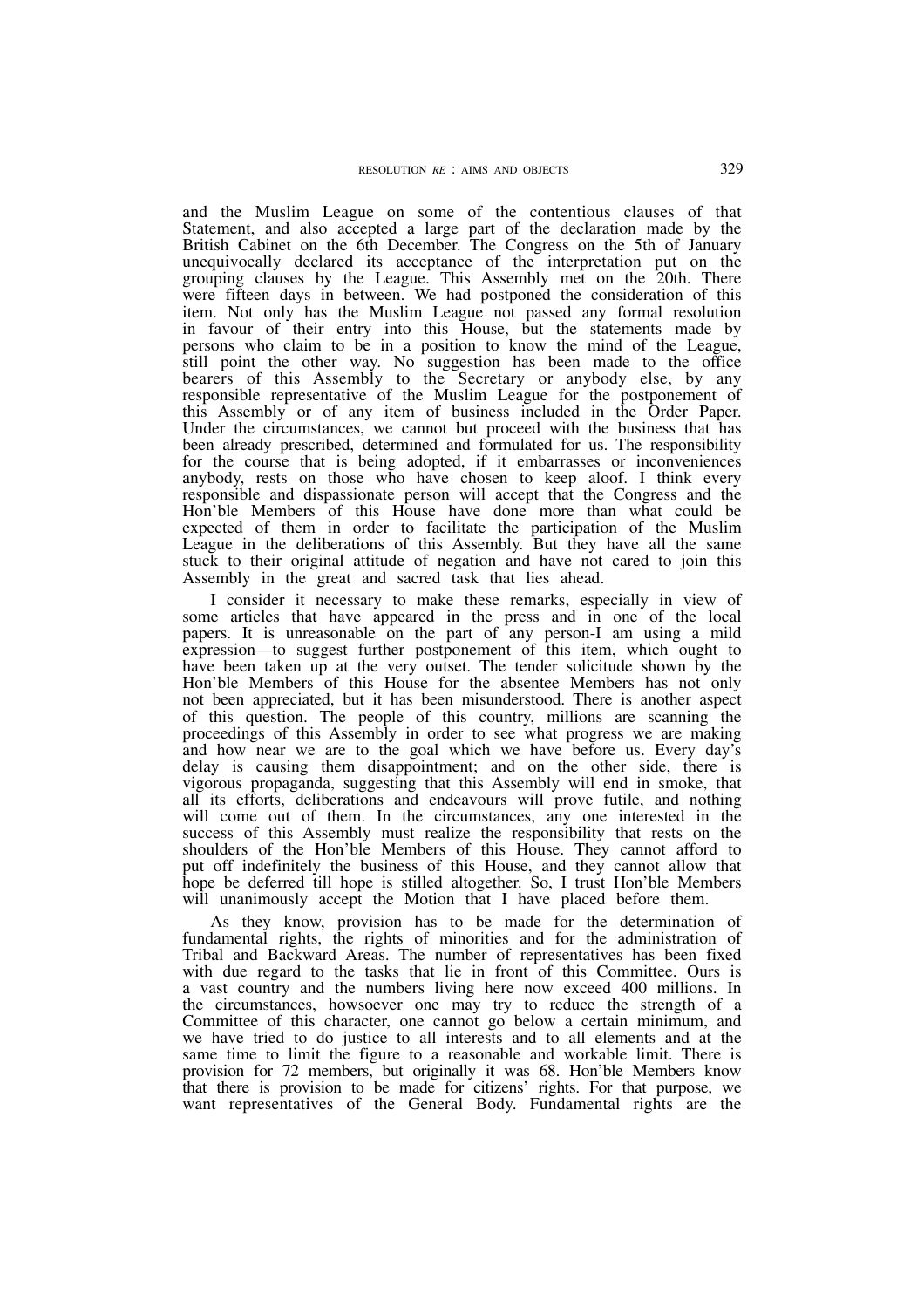#### [The Hon'ble Pandit Govind Ballabh Pant]

concern of all, and no question of minority or majority can arise in connection with those rights. In fact the Secretary of State in his speech in the House of Lords last month definitely stated that such members, to look after the question of the citizens' rights, would be there. Then you have to elect members for looking after the minority rights. Hon'ble Members are aware we have got a number of minorities. Ours is a rich variety of cultures and luckily we have got a number of groups who supplement and complement each other in order to build the complete whole known as the Indian nation. So we have provided in this Resolution for an initial Committee of 52 members, but according to the amendment which will be moved by Mr. Munshi, the number is to be 50 and not 52. Out of these 50 only 12 will be representatives of the general sections. Others will represent the minorities and the Tribal and Excluded Areas. The minorities will be represented in the following manner:

| The Hindus of Bengal, Punjab, N.W.F.P., Baluchistan and Sind              |                   |
|---------------------------------------------------------------------------|-------------------|
|                                                                           | 7 representatives |
| The Muslims of the 7 Provinces of U.P., Bihar, C.P., Madras,              |                   |
|                                                                           |                   |
| The Depressed Classes or the Scheduled Castes will have 7 representatives |                   |
|                                                                           |                   |
|                                                                           |                   |
|                                                                           |                   |
|                                                                           |                   |
|                                                                           |                   |
|                                                                           |                   |

In addition there will be 10 nominations by the President. In the Resolution the number is higher. Out of the persons now to be nominated according to the amendment, that will be moved by Mr. Munshi, 5 will be set apart for the Tribal Areas, 7 for the Muslim minority Provinces and the rest 10 in number will be at the disposal of President, so that he may nominate such persons as may conduce to the successful working of this Committee, and whose contribution may be helpful in reaching sound and satisfactory decisions. In this way this Committee will be formed. In any case, whatever be the number, the voice of the minorities and the representatives of the Excluded and Tribal Areas will preponderate in this Committee. They will be in a position to record their decisions and no section will be in a majority. So this Committee will fully reflect the opinion of the minorities and the Backward Tracts and will I hope be able to reach decisions which will fully secure their position and ensure the protection of their rights. Paragraph 2 of this resolution proposes that Sub-Committees should be appointed for the administration of the North-Western Tribal Areas, the North-Eastern Tribal Areas and the Excluded and Partially Excluded Areas. It will be necessary to appoint small Sub-Committees for this purpose as they call for close study on the spot, and, unless the questions are examined very closely by qualified persons and local opinion is fully consulted, it will not be easy to reach conclusions that may suit the requirements of the particular areas. Besides the appointment of some Sub-Committees, the Resolution also empowers these Sub-Committees to coopt two members from the specific territory whose questions may be under consideration for the time and to the extent such co-option, is considered necessary for the consideration of the problems relating to such territory.

Clause 4 prescribes the time-limit within which the final report should be submitted by this Advisory Committee. This should be done within three months. If Hon'ble Members will refer to paragraph 20 of the Statement, they will find there these words:

"The Advisory Committee on the rights of citizens, minorities and Tribal and Excluded Areas will contain due representation of the interests affected and their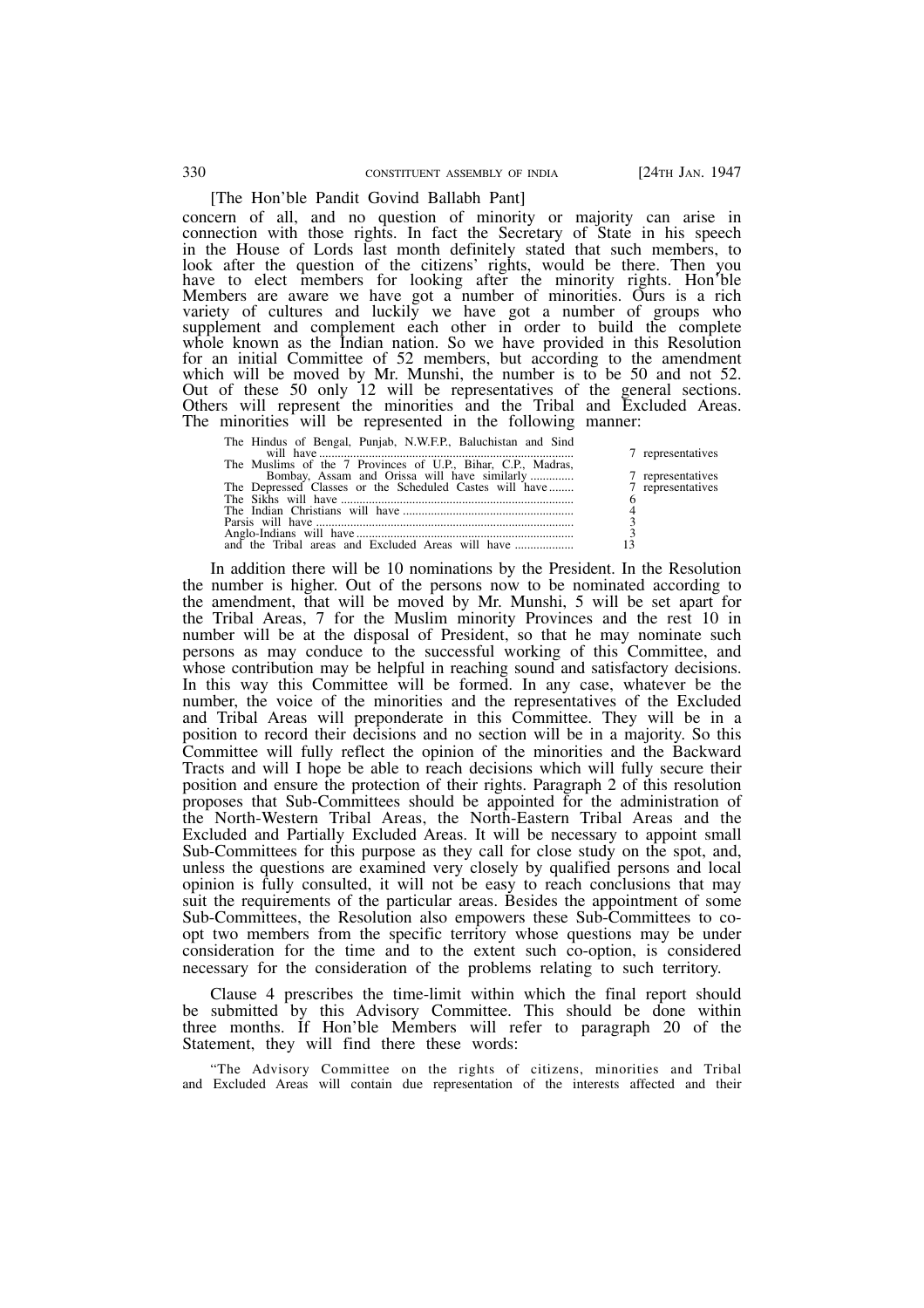function will be to report to the Union Constituent Assembly upon the list of fundamental rights, clauses for protecting minorities, and a scheme for the administration of Tribal and Excluded Areas, and to advise whether these rights should be incorporated in the Provincial, the Group of the Union Constitutions."

It is necessary to conduct the business of this Advisory Committee speedily so that its recommendation may reach this House with the least possible delay or loss of time. Neither any Section nor any Group nor the Central Union Assembly can frame any constitution until and unless it has before it the proposals that may emerge as a result of the deliberations of the Advisory Committee. The Central Union Assembly should consider this report so that the task of framing Provincial and Group Constitutions, if any, and the Central Constitution may start in right earnest. So it is desirable that the report of this Committee should reach at an early date and that is why this provision has been made.

I have tried to give a factual narrative and analysis and a certain degree of elucidation of the Resolution that is under consideration. With the permission of Hon'ble Members and the President, I should like to make a few remarks of a general character. The question of minorities everywhere looms large in constitutional discussions. Many a constitution has foundered on this rock. A satisfactory solution of questions pertaining to minorities will ensure the health, vitality and strength of the free State of India that will come into existence as a result of our discussions here. The question of minorities cannot possibly be overrated. It has been used so far for creating strife, distrust and cleavage between the different sections of the Indian nation. Imperialism thrives on such strife. It is interested in fomenting such tendencies. So far, the minorities have been incited and have been influenced in a manner which has hampered the growth of cohesion and unity. But now it is necessary that a new chapter should start and we should all realise our responsibility. Unless the minorities are fully satisfied, we cannot make any progress; we cannot even maintain peace in an undisturbed manner. So, all that can possibly be done should be done. We should have, in fact, proposed a Committee of this type, even if there had been no mention of it in the Statement of May 16th. If Hon'ble Members will refer to the Objectives Resolution which was passed unanimously by this House, they will find these words in clauses  $(5)$  and  $(6)$ :

"Wherein shall be guaranteed and secured to all the people of India justice, social, economic, and political; equality of status, of opportunity, and before the law; freedom of thought, expression, belief, faith, worship, vocation, association and action, subject to law and public morality; and wherein adequate safeguards shall be provided for minorities Backward and Tribal Areas, and Depressed and other Backward Classes."

So, the House has already accepted the fundamentals of this Resolution and it has done so unanimously. It is a matter which should hearten the minorities. The essence of these rights has already been conceded and conceded voluntarily and unanimously by all the Members of this House. I hope every effort will be made In this Advisory Committee to reach decisions that will fully satisfy the minorities. Hon'ble Members may be aware, and if they are not, I believe I will not be disclosing a secret when I tell them, that the entire strength of this Committee has been fixed in accordance with the wishes of one and each of every one of all the minorities in this House. It represents their complete agreement. We have subordinated every other consideration in order to secure contentment and satisfaction. The task of constitution making is a practical one and we should not be lost in the doctrinaire maze; we should look at problems from a realistic point of view and see that the decisions that we take are not only just, but are also regarded as just by those affected thereby. We trust that in this Committee every regard will be paid to the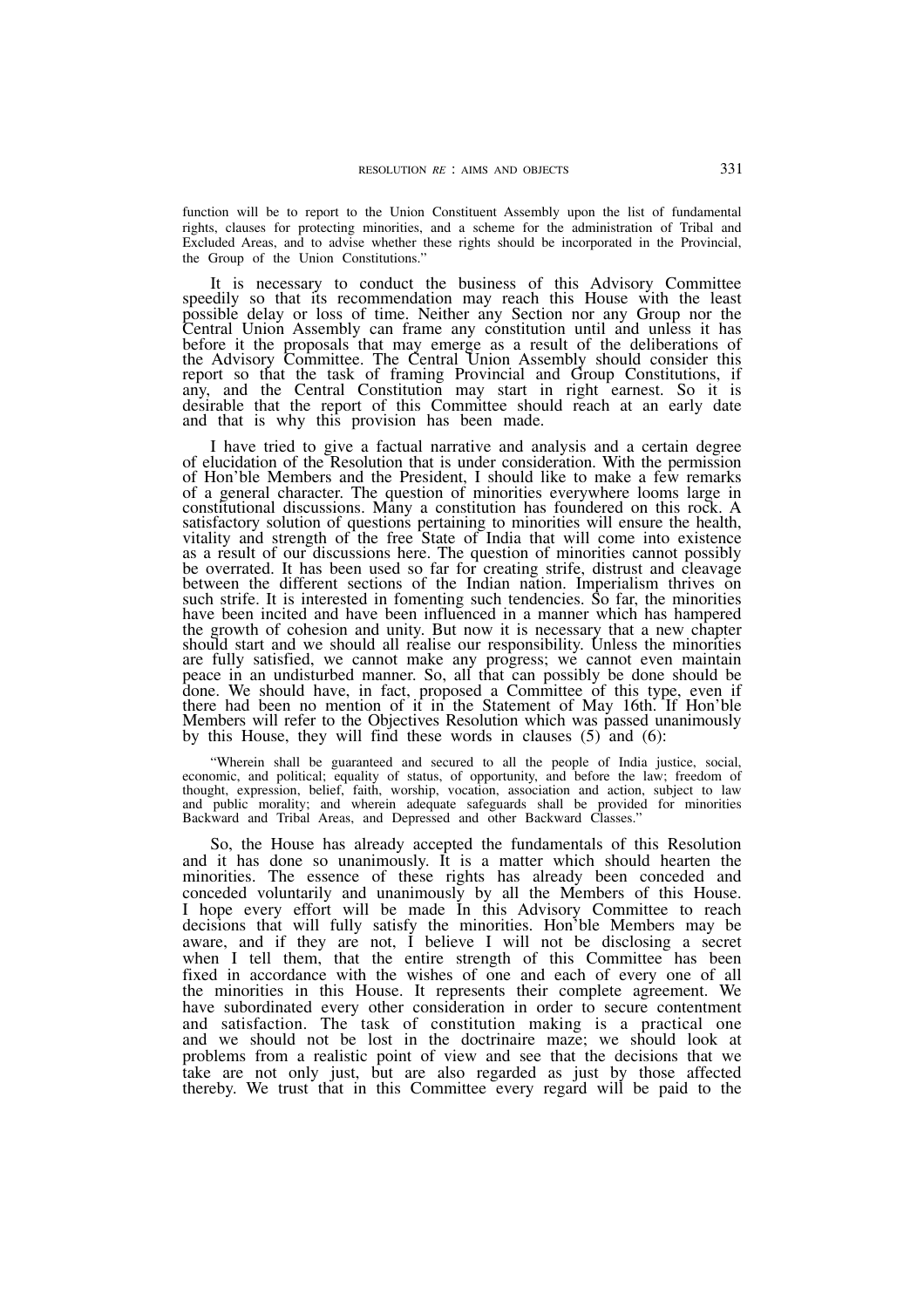[The Hon'ble Pandit Govind Ballabh Pant]

wishes of the different minorities and the decisions taken will be fully satisfactory to them.

In this connection, I should also like to remind the minorities of some of the historical developments of recent years. As Hon'ble Members may be aware, after the termination of the first World War, a number of States were set up, especially in Eastern Europe and provisions for the protection of minorities were incorporated in the Constitutions of these States such as Czechoslovakia, Austria, Bulgaria, Poland and others. Not only were such provisions incorporated in the Constitutions, but they formed part of solemn stipulations in the treaties entered into between the Associated and Allied powers, as they were called, and these new States that were then brought into existence. Guarantees were given by the Allied and Associated Powers to the minorities in these various States. Declarations were also made at International Conferences and by the League of Nations. They were assured by outside authorities and guarantees were given by treaties entered into by them with these Associated Powers. But, what was the result. No minority had been the victim of greater and more ruthless tyranny and oppression, atrocities and brutalities than the minorities that lived in these States and some of them have perhaps completely faded away and disappeared since. Let not the minorities look to any outside power for the protection of their rights. This will never help them. Let not the lesson of history be lost. It is a lesson which should be burnt deep in the hearts and minds of all minorities that they can find their protection only from the people in whose midst they live and it is on the establishment of mutual goodwill, mutual trust, cordiality and amity that the rights and interests not only of the majorities but also of the minorities depend. This lesson of history, I hope, will not be forgotten.

It is not for me to attempt any dissertation on the various aspects of minorities or fundamental rights. I cannot however refrain from referring to a morbid tendency which has ripped this country for the last many years. The individual citizen who is really the backbone of the State, the pivot, the cardinal centre of all social activity, and whose happiness and satisfaction should be the goal of every social mechanism, has been lost here in that indiscriminate body known as the community. We have even forgotten that a citizen exists as such. There is the unwholesome, and to some extent a degrading habit of thinking always in terms of communities and never in terms of citizens. (*Cheers*.) But it is after all citizens that form communities and the individual as such is essentially the core of all mechanisms and means and devices that are adopted for securing progress, and advancement. It is the welfare and happiness of the individual citizen which is the object of every sound administrator and statesman. So let us remember that it is the citizen that must count. It is the citizen that forms the base as well as the summit of the social pyramid and his importance, his dignity and his sanctity, should always be remembered. If you bear this in mind, I think we shall understand and appreciate the importance of the fundamental rights. Because, on the proper appreciation of these rights has depended the progress of humanity. The Atlantic Charter with its Four Freedoms, the Charter of rights of men from the time of Pains and Wells to that of the Declaration made last year represent the noble advance in the history of human race. After all we must remember the goal and objective of all human activity is a World State in which all citizens would possess the cosmopolitan outlook, would be equal in the eye of the law and would have full and ample opportunity for economic, social and political self-fulfilment. We find that in our own country we have to take particular care of the Depressed Classes, the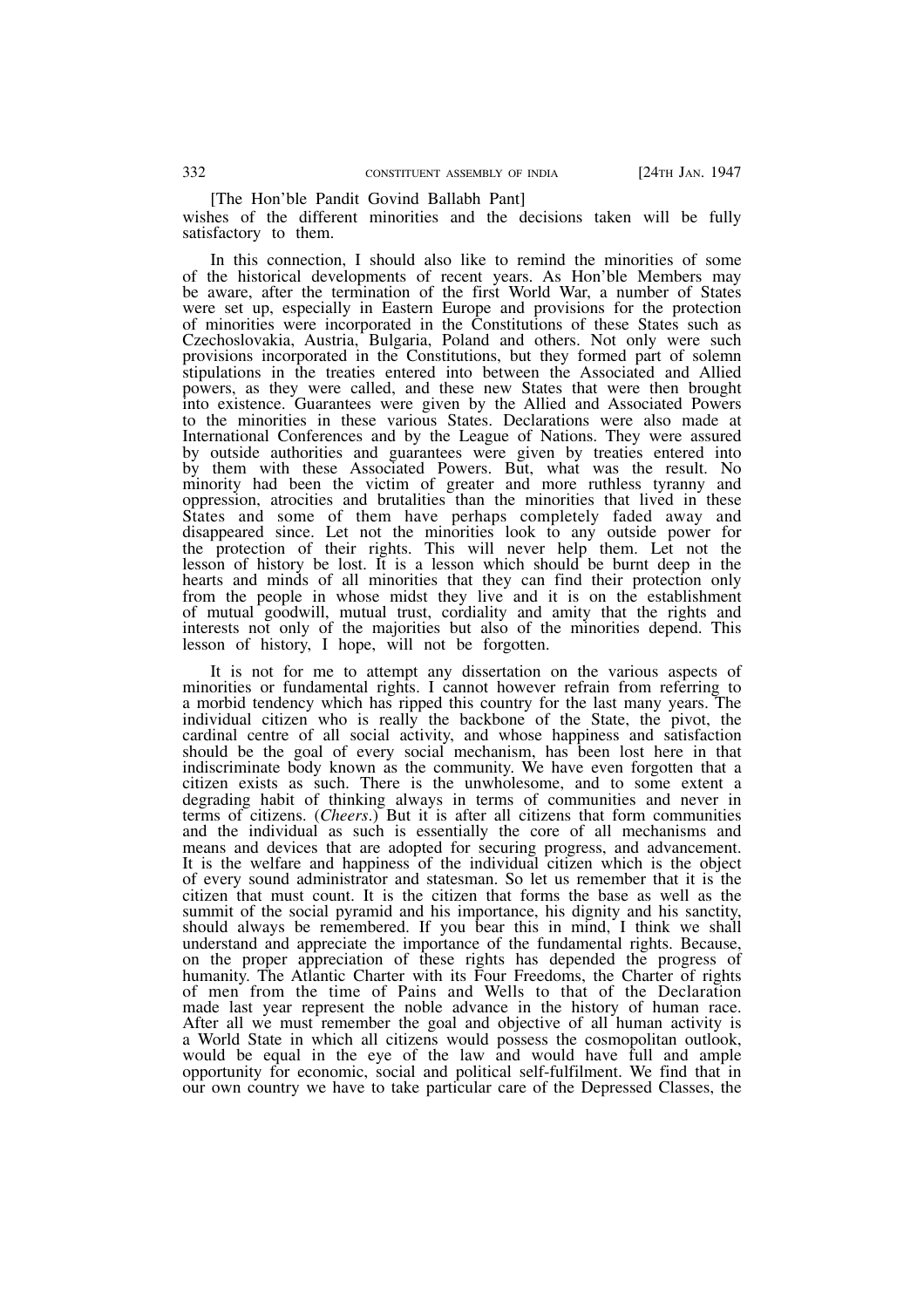Scheduled Castes and the Backward classes. We have to atone for our omissions—I won't use the word commissions. We must do all we can to bring them up to the general level and it is a real necessity as much in our interest as in theirs that the gap should be bridged. The strength of the chain if, measured by the weakest link of it and so until every link is fully revitalised, we will not have a healthy body politic. I hope this Advisory Committee will place before itself the ideals for which humanity has worked. It will try to forge such sanctions and such rights as will enable this Assembly not only to frame a constitution but to achieve the independence of India. We are here not only for a formal task but for a real one and that has to be fulfilled. Let us hope that this Advisory Committee will bring concord and amity, goodwill and trust, in place of mutual strife, that occupies the political stage today and that as a result of the deliberations of this Committee we will have prepared the ground for Independent India for which we live, for which many have died and, for which alone life is worth living. (*Loud Cheers*.)

**Mr. President:** Sardar Harnam Singh is going to second this.

**Sardar Harnam Singh** (Punjab: Sikh) : Mr. President the Advisory Committee which has to be formed under the provisions of the Statement of May 16 is a very important Committee from many points of view. All of us know that it is the minorities problem, in India that has held up the progress of this country for a number of years and a satisfactory solution of this problem, I believe, will lead to the prosperity of the country. We have laid down, in the Objectives Resolution that in the future Constitution of India, an adequate provision for the protection of all minorities has to be provided for. As far as the Congress is concerned, beginning with 1922 when the demand was made for a Constituent Assembly of India, several resolutions have been passed in which it has been laid down by the Congress that provisions for the protection of minorities have to be made to the satisfaction of the minorities concerned. Therefore I am glad that the Congress Party in this House has agreed to the constitution of this body which has commended itself to all members in the Constituent Assembly of India. As to what the ultimate solution of the communal problem proposed by this Advisory Committee may be nobody can say at this stage. But we all know that the whole of the communal problem is before this Minority Committee. The clauses for the protection of minorities which have to be framed by this Advisory Committee, have some relation to existing facts. The clauses for the protection of minorities pertain to the religious, cultural, economic, administrative and political spheres. Communities in India have heretofore laid stress on certain provisions in the Government of India Act, as provisions which may be retained for the proper protection of minorities. Whether the Advisory Committee would make its report on those lines it is not for me to say at this stage. Those provisions all of us know. We know that Anglo-Indians have got section 242 of the Government of India Act. Certain other communities have laid stress on the weightage provided to them. Other communities have insisted on the retention of separate electorates. Some of these provisions may have done mischief in years past, but I do believe that this Advisory Committee will consider the question of the protection of minorities from all these various points of view and, whatever is good in the larger interests of the country and also in the interests of the minorities, that will find a place in the report of this Advisory Committee.

Sir, for a proper understanding of this Advisory Committee and its functions, we have to go into all that lengthy correspondence which passed between Maulana Abul Kalam Azad, Mr. M.A. Jinnah and Lord Pethick Lawrence. In one of the letters that Maulana Abul Kalam Azad wrote to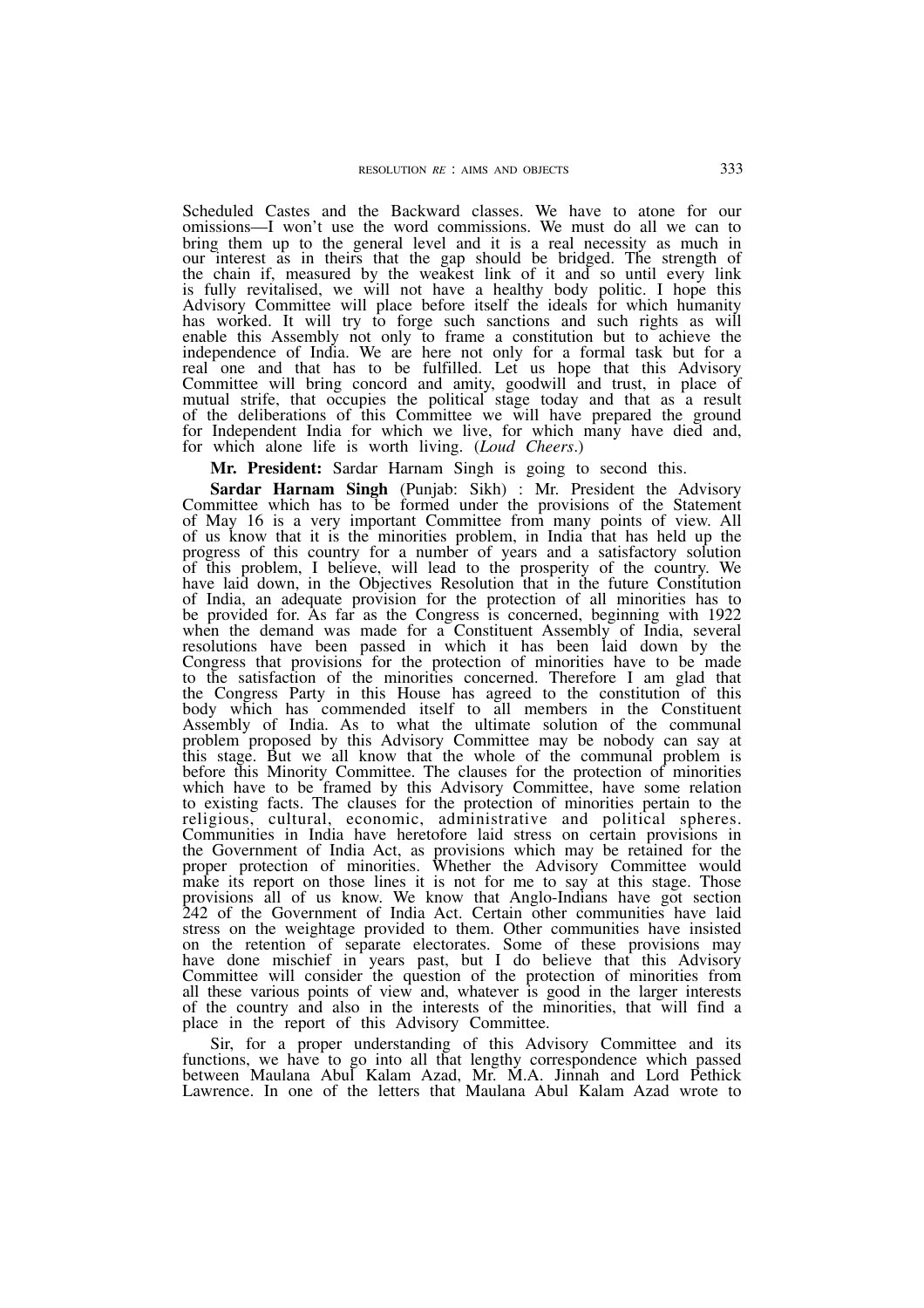[Sardar Harnam Singh]

Lord Pethick Lawrence he insisted that for a proper solution of the communal problem there must be consent of all the parties affected, and in fact, on the 12th May 1946 when the Congress formulated eight points as a basis for agreement, point No. 6 was that as far as the minority problem was concerned, the Congress stood for the consent of communities concerned for a satisfactory solution of the problem. Therefore I hope that when this Advisory Committee sits to initiate and formulate proposals for the protection of minorities and fundamental rights, the whole field would have been covered and it would be covered in such a way that it would be fair to the larger as well as the smaller interests so that all communities—big or small—would feel satisfied with the recommendations of this Advisory Committee. With these few words, Sir, I second the Resolution moved by Pandit Govind Ballabh Pant.

**Mr. President:** I find that in the Order Paper, notice has been given of several amendments. I think the most convenient course would be to ask the amendments to be moved on each particular clause. Therefore, all those members who have got any amendment on any particular clause will move the amendment when I name the particular clause.

The first is clause I (a). Mr. Munshi has given notice of an amendment.

**Mr. Damber Singh Gurung** (Bengal: General): On a point of information, Sir, before any amendments are moved, may I know whether any time has been given for giving notice of amendments? This Resolution has been circulated only just now. Members have to be given some time.

**Mr. President :** I understand this Resolution was circulated several days ago.

**Mr. Damber Singh Gurung** : But this has been circulated here to the members just now. It may have been circulated several days ago in the party meeting.

**Mr. President:** No, no. The Resolution which has been moved by Pandit Pant was circulated to Members several days ago.

**Mr. Damber Singh Gurung:** My point is: now there is no Muslim League here. This thing was circulated in the party meeting.

**Mr. President:** No. I think you are under a misunderstanding. I am referring to the Resolution which was moved by Pandit Govind Ballabh Pant. Notice of that Resolution was given to members several days ago. No other amendment has yet been moved.

**Mr. Damber Singh Gurung:** But this Resolution was just given to the members.

**Mr. President:** Here in the House? I am afraid you are referring to some other Resolution. This one was circulated several days ago. Yes, Mr. Munshi.

**Mr. K. M. Munshi** (Bombay: General): Sir, I beg to move that in subparagraph (a) of paragraph 1 of the Resolution, substitute the number "72" for the number "68". As already explained by Mr. Govind Ballabh Pant, it is necessary to increase the number in order to accommodate the seats which are duly provided for in the other part of the Resolution. I therefore move this amendment.

**Mr. President:** Is there any other amendment to clause 1? .... Nothing else. I put Mr. Munshi's amendment to vote.

The amendment was adopted.

**Mr. President:** Now, we go to the next one. I find Rev. Nichols-Roy, has given notice of an amendment.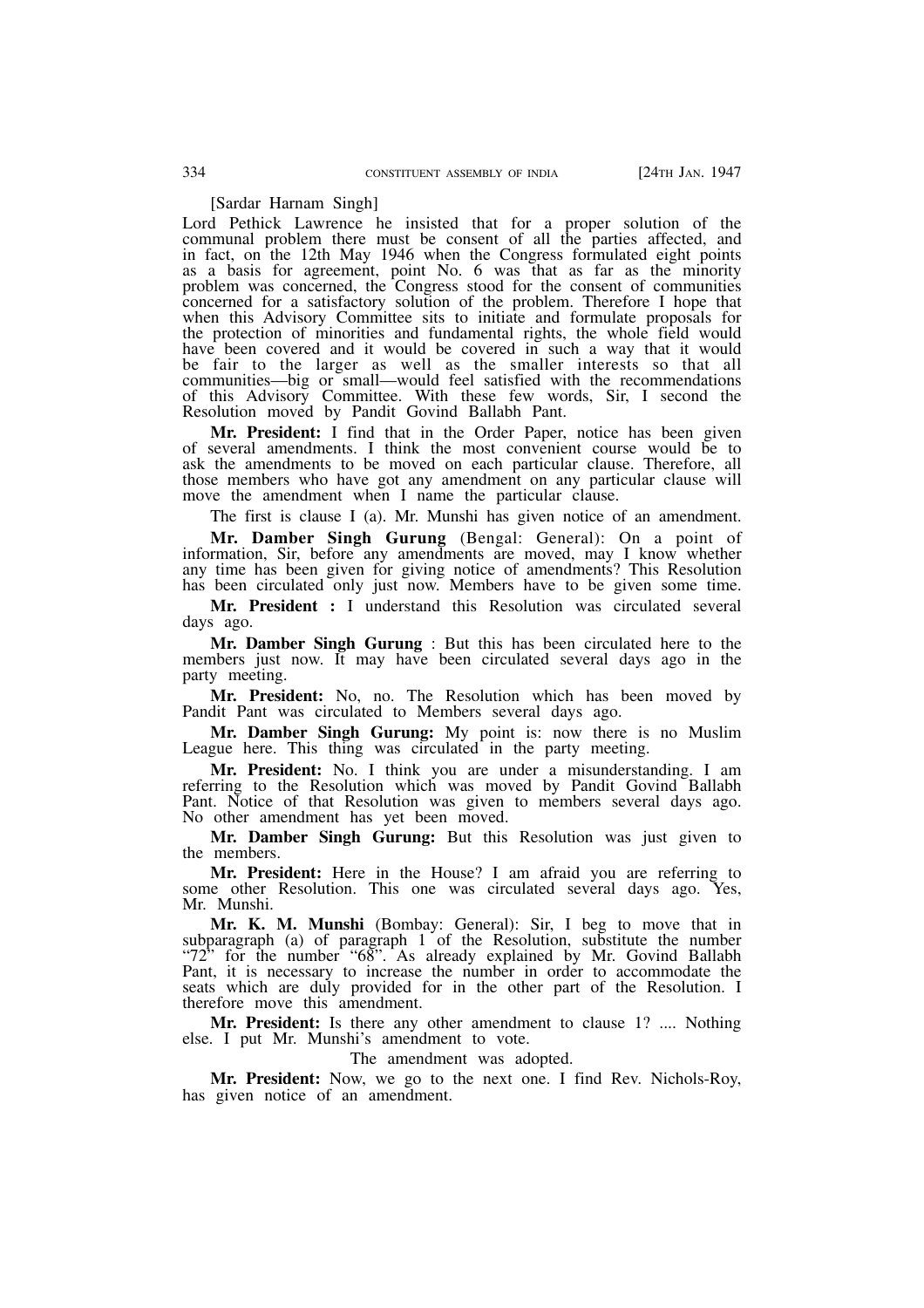**The Hon'ble Rev. J. J. M. Nichols-Roy** (Assam : General): I shall not move it.

**Mr. President:** Then we will go to (b) (i). Mr. Santhanam has given notice of a amendment.

**Sri K. Santhanam** (Madras: General): I do not want to move it.

**Mr. President:** Then Mr. Munshi.

**Mr. K. M. Munshi:** Mr. President. Sir, I beg to move the following amendment to clause (b) (i). My amendment reads thus:

"That in sub-paragraph (b) (i). of paragraph 1 of the motion for the words beginning with 52 members—the words are these:

'52 members who shall be elected by the Assembly in accordance with the principle of proportional representation by means of a single transferable vote substitute:

"The following members"

The names are given in the amendment. The clause will read like this: "It shall consist initially of the following members."

and then the names will follow. I will read the names. The different categories have already been placed before the House by the mover of the Resolution and I will read the names, indicating the nature of the seats.

Mr. Jairamdas Daulatram from Sind,

The Hon'ble Mr. Mehr Chand Khanna, N.W.F.P.,

Dr. Gopi Chand Bhargava from the Punjab,

Bakshi Sir Tek Chand also from the Punjab, Dr. Profulla Chandra Ghosh from Bengal,

Mr. Surendra Mohan Ghose from, Bengal,

Dr. Syama Prasad Mookherjee from Bengal.

Then comes a group representing the Scheduled castes:

Sardar Prithvi Singh Azad,

Shri Dharam Prakash,

Mr. H. J. Khandekar,

The Hon'ble Mr. Jagjivan Ram

Mr. P. R. Thakur,

Dr. B. R, Ambedkar,

Shri V. I. Muniswami Pillai.

The next group of six names are those of Sikhs:

Sardar Jogendra Singh,

The Hon'ble Sardar Baldev Singh,

Sardar Pratap Singh,

Sardar Harnam Singh,

Sardar Ujjal Singh.

Sardar Kartar Singh.

The next four names are those of Indian Christians:

Dr. H.C. Mookherjee,

Dr. Alban D'Souza,

Shri Salve,

Shri Roche-Victoria.

The next three names are of Anglo-Indians:

Mr. S. H. Prater,

Mr. Frank Reginald Anthony,

Mr. M. V. N. Collins.

The next three names are of Parsis:

Sir Homi Mody,

Mr. M.R Mazni

Mr. R.K.Sidhwa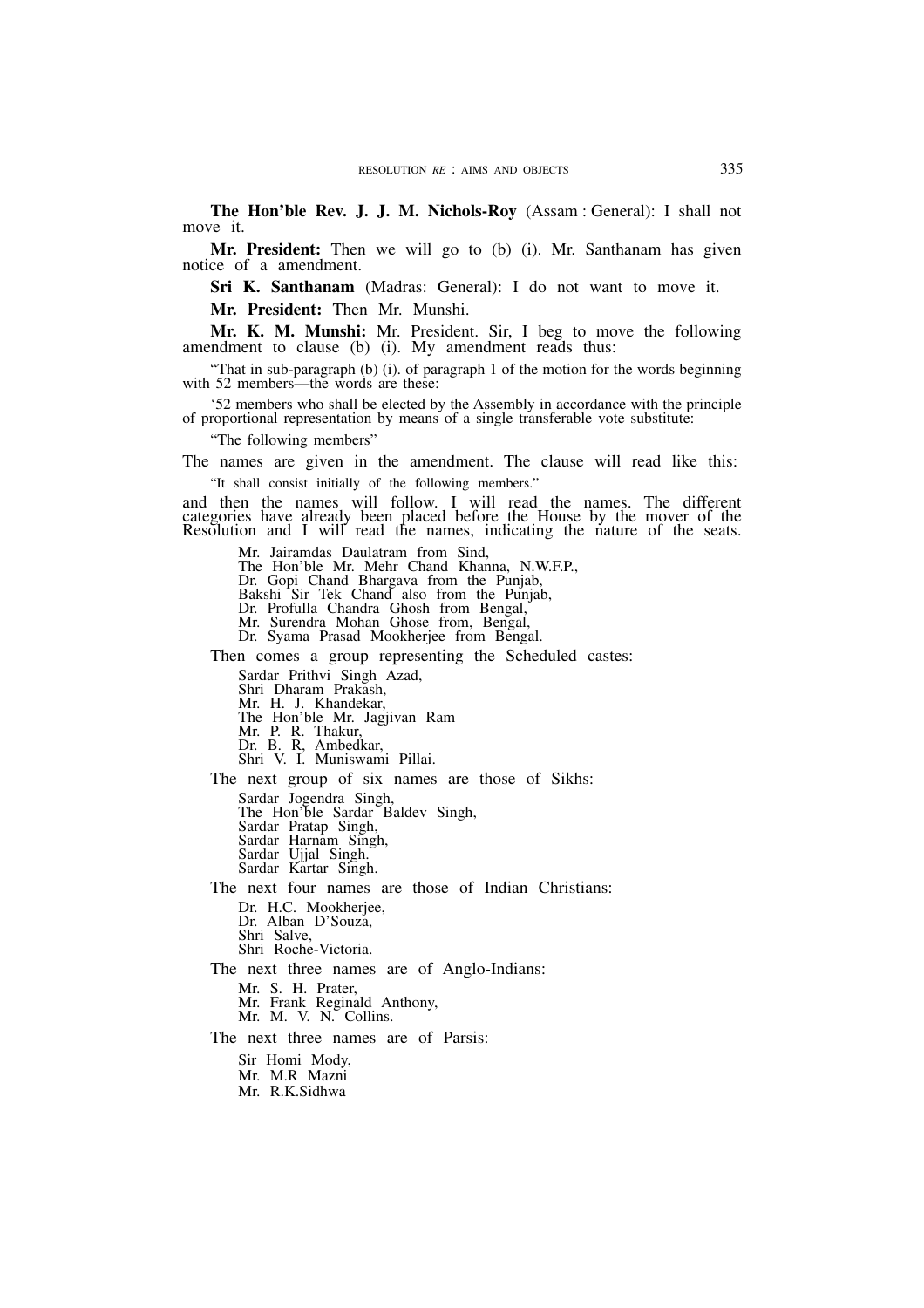[Mr. K. M. Munshi]

Number 31, Shri Rup Nath Brahma represents the plains tribes of Assam.

Number 32, Khan Abdul Ghaffar Khan represents the North-Western tribal area. Two other members to represent that area have to be nominated by the President.

Khan Abdul Samad Khan represents Baluchistan.

The Hon'ble Rev. J. J. M. Nichols-Roy.

In Number 35, the name is wrongly spelt, it should be Shri Mayang Nokcha.

I do not know how to pronounce it. He represents the North-Eastern tribal areas. Then follow three names of persons who represent the Excluded and Partially Excluded areas:

Shri Phool Bhan Shaha.

Mr. Davendra Nath Samanta,

Mr. Jaipal Singh, representing the excluded areas in Bihar, and three others have to be nominated by the President.

Then come twelve general names:

Acharya J. B. Kripalani. The Hon'ble Maulana Abul Kalam Azad, The Hon'ble Sardar Vallabhbhai Patel, The Hon'ble Shri C. Rajagopalachariar, Rajkumari Amrit Kaur, Shrimati Hansa Mehta. The Hon'ble Pandit Govind Ballabh Pant, The Hon'ble Srijut Gopinath Bardoloi, The Hon'ble Shri Parushottamdas Tandon, Sir Alladi Krishnaswami Ayyar., Shri K. T. Shah and Mr. K. M. Munshi.

I move this amendment, Sir.

**Acharya J. B. Kripalani** (United Provinces: General): Sir, I second it. **Mr. President:** Is there no other amendment? Mr. Munshi, there is one other amendment in your name?

**Mr. K. M. Munshi:** That does not arise now, Sir.

**Mr. President:** There are several others; you don't move them also? **Mr. K. M. Munshi:** No, Sir.

**Mr. President:** There is another amendment, notice of which has been given by the Rev. Nichols-Roy.

**The Hon'ble Rev. J. J. M. Nichols-Roy:** Sir, I wanted to add one or two more names, but  $\overline{I}$  find that that will disturb the number which has already been passed in this House. So I shall not move my amendment.

**Mr. President:** The Resolution has been moved, as also the amendments. The matter is now for discussion.

**Rai Bahadur Syamanandan Sahaya** (Bihar: General): Sir, I would like to make a submission with regard to the amendment. In the Rules that we have adopted, it is clearly laid down in Rule 46, (2)—that:

"The members of every such committee shall, unless the motion by which the committee is set up otherwise provides, be elected according to the principle of proportional representation by means of the single transferable vote."

I submit, Sir, that this is a very-salutary provision which aims to give general satisfaction to all sections of this House. In a House constituted as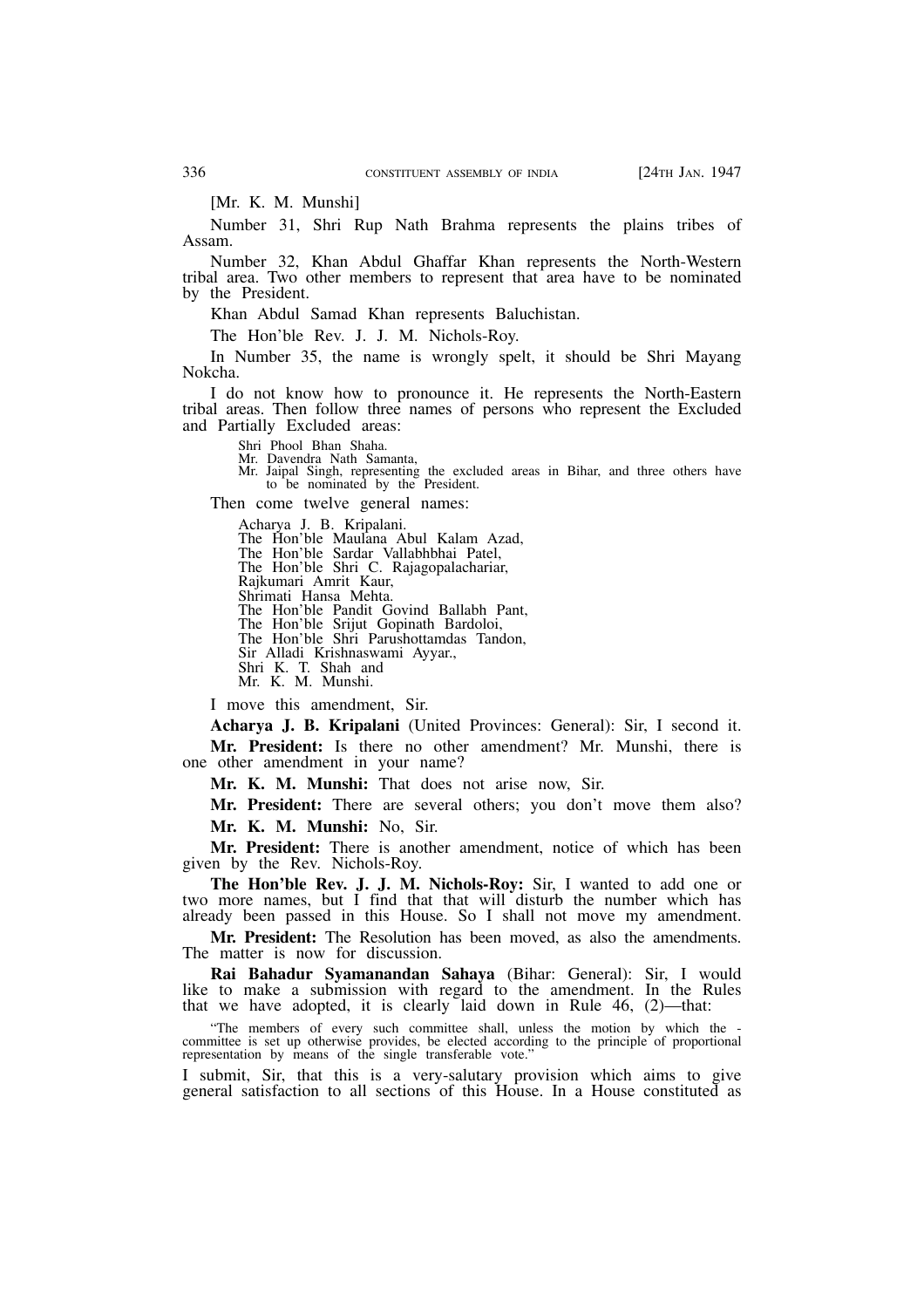his one is, I think; it will be desirable if this correct method of selecting members for committees is followed. I find that the amendment of Mr. Munshi, however, gives definite names, and naturally, the names will have to be voted upon if other names are proposed. What would be the procedure for election, I ask? This is a matter, Sir, to which I win draw your special attention because it lays down for the future a precedent which might not be very helpful when we come to decide more delicate matters. As such I would appeal to you, and also I appeal to Mr. Munshi to allow the original motion to be adopted and then to propose names and the names could be voted upon by the procedure laid down, namely, proportional representation by means of the single transferable vote. This is an important matter and I will not only draw your personal attention to the matter but also draw the attention of the whole House and every section of the House to it. It is a departure which, I think, is not a healthy departure and must not be acted upon by this House.

**Mr. Jaipal Singh** (Bihar: General): Mr. President, now that the names have been combined in the Resolution of Pandit Govind Ballabh Pant, I feel I must say a few words from the tribal point of view. I strongly resent the insinuation by Pandit Pant. He said that the Tribal Areas and minorities look to a foreign country.

**The Hon'ble Pandit Govind Ballabh Pant:** I never said so. Please do not put in my mouth words I never said.

**Mr. Jaipal Singh:** We look to our own countrymen. We look to our own leaders to give us a fair and square deal. We have not gone abroad. We did not go to London for negotiations. We did not go to meet the Cabinet mission for provisions for our rights. We look only to our own countrymen to give us a fair and equitable deal. For the last six thousand years we have been shabbily treated.

**Mr Kiran Sankar Roy** (Bengal: General): How many years?

**Mr. Jaipal Singh:** Six thousand years, Mr. Kiran Sankar Roy, that is the time you, Non-Adibasis, have been in this country.

Sir, the mover and the seconder have indicated how the disposition, the distribution has been made in this Advisory Committee. This is a matter of life and death for the tribal people in particular. I congratulate the Indian National Congress leaders; I congratulate also those minority communities who have been able to get more seats than are due to them numerically. That cannot be denied. Number for number, the Sikhs, the Christians, the Anglo-Indians and the Parsis have been given more than is their due. I do not grudge them all this; but,the fact remains that they have been given many more seats than is their due, whereas when we come to my people, the real and most ancient people of this country, the position is different. But I do not grumble. For my purpose, it would be quite enough to have Panditji only; but he is not a member. I would entrust the future of every tribal people in this country, in the hands of Pandit Jawaharlal Nehru, and rather be not there myself. Let me assure you, that we are not dependent on numbers—the number of votes that will be given in the Advisory Committee. We have been inarticulate. I led no deputation to Sardar Patel, or to you, Mr. President, about our rights, about our claims and about our dues. I leave it to the good sense of the House and of the Advisory Committee, that, a long, last, they will right the injuries of six thousand years. In another place, once when I said that a particular group of our Indian nation had been heavily weighted, my remarks were resented by that particular group, I tell you that it does not worry us at all if the Sikhs get 60 seats in this Particular Advisory Committee, or anywhere else. I congratulate them. We thank the Indian National Congress for saying that the minority,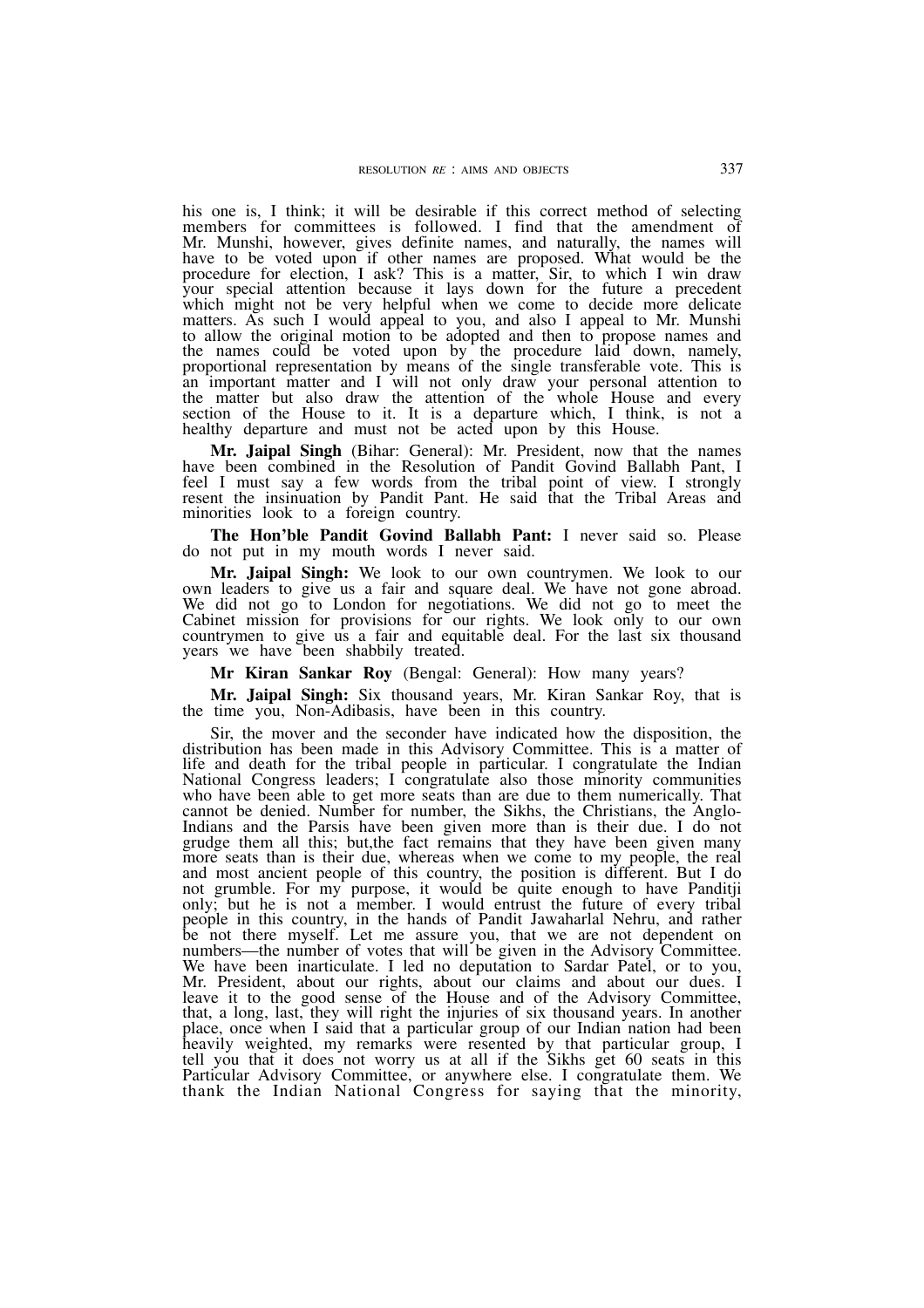[Mr. Jaipal Singh]

question cannot be over-rated, as Pandit Govind Ballabh Pant said. But has it been over-rated as far as the tribals are concerned? Can it be honestly said that you have in any way over-rated their position? I am not pleading for anymore seats; I have not submitted any amendment, I am not moving any amendment, but I must draw the attention of this House and of this country, if I may say so, that here we are all on trial. Hitherto it has been very easy for us to say it is the British—it is the British who have kept you in a zoo by making for you Partially Excluded Areas and Excluded Areas. Are you behaving any differently? I ask this question. I ask the Advisory Committee. I find my own name in it. While  $\hat{I}$  find my own name in it, I am bound to point out that there is no name of any tribal woman in the Advisory Committee. How has that been left out? There is no tribal woman member in the Advisory Committee. That never occurred to the people who were responsible for the selection of members of the Committee. I am not saying that she should be included, but it is significant that the thing has not been seriously considered. Similarly, as I repeat thirteen or whatever the figure is that has been fixed—I accept that, I do not say any more, but I do want to expose the ignorance that is exposed in the suggestion of this figure, or for that matter, in the nomination of the Tribal Areas members. Look at the disposition of the tribal population throughout India. I have no quarrel with the muddling that has been made in the census enumeration at every decennial reckoning. The latest figure is 254 lakhs, I accept that. Now in that we find that the largest tribal group in India are the Munda—speaking tribe. If you add up their 1941 figures, you will find that they are something like 43 lakhs. The next in magnitude are the Gonds. Now we have been given a Gond representative; I am glad there is one. The next come Bhils, 23 lakhs. No Bhil is on this Committee. Like that, we go on to Oraons, with 11 lakhs, there is no Oraon on this Committee. Mr. President, time is valuable. Pandit Jawaharlal Nehru elsewhere said that every day we take it costs something like Rs. 10,000. I think the life of 25 million tribals is worth more than Rs. 10,000 a day. This is an opportunity where I must have say, if you will permit me. I note also that, for some reason or other, there is no tribal member at all in the Fundamental Rights Committee.

**The Hon'ble Pandit Govind Ballabh Pant**: There is no separate Committee. There is only one Committee.

**Mr. Jaipal Singh:** In the speech you have envisaged that some were going to be put in the committee to deal with the fundamental rights of citizens.

**The Hon'ble Pandit Govind Ballabh Pant:** No. That depends on the Advisory Committee. It may form such Sub-Committees as it likes.

**Mr. Jaipal Singh:** Very well. I accept that. As I say, there is no way to include every tribal group. There are altogether listed in India in the 1941 census 177 tribes. Obviously, it would be impossible to have 177 members, But whatever the number that has been allotted—I say I accept that, Mr. President, but I am, in duty bound to my people, to point out to the House that we would have to deal with this tribal question, as Pandit Jawaharlal Nehru told us when speaking on the Independent Sovereign Republic Resolution,—that this problem would have to be dealt with imaginatively and emotionally. This House is on trial; let us see what happens.

**The Hon'ble Pandit Govind Ballabh Pant:** All will do well.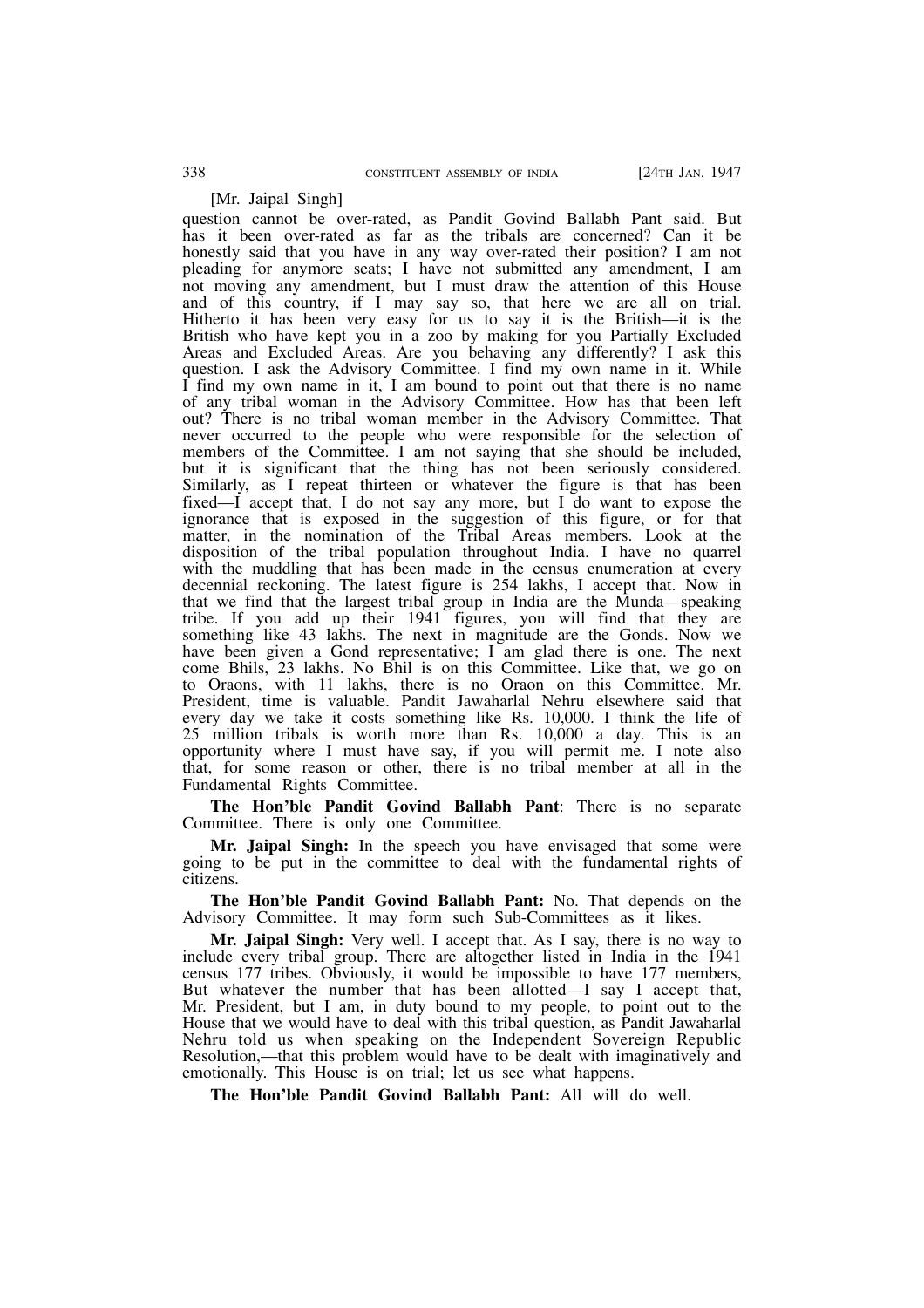**Mr. President:** There was some misunderstanding with regard to the other amendments on the Order Paper. I was under the impression that there was no other amendment. I find that there are some more amendments. All the other amendments may be moved.

**Mr. K. M. Munshi:** To (b) or (c)?

**Mr. President:** All the amendments to the whole motion.

Mr. K. M. Munshi: The next amendment that stands in my name is this:

"That sub-paragraph (b) (ii) of paragraph I of the motion be deleted."

That sub-paragraph runs as follows:

"The Assembly may elect in such manner as the President may deem appropriate up to 7 members."

As the House will see, provision has been made later for increasing the number of nominations by the President by 7, that is, to raise the number from 9 to 22. So I shall also move at the same time the amendment which stands in my name with reference to sub-paragraph (c) of paragraph 1 of the motion.

"That in sub-paragraph (c) of paragraph I of the motion, the number '22' be substituted for the number 9 and the words 7 of whom shall be Muslims representing the Provinces of Madras, Bombay, the United Provinces, Bihar, the Central Provinces, Orissa and Assam be added."

The object is that there are what are called Hindu majority Provinces and Muslim minorities in, these Provinces have to be elected on this Committee. That was the original idea, but as this preliminary sitting is going to be adjourned for the time being, if the Muslim League comes in, it may be difficult to convene a preliminary sitting again only for the purpose of electing seven members. Therefore, it is that I move this amendment. If the preliminary sitting is adjourned to April or any other date, and the Muslim League comes in, seven Muslim members representing the seven Hindu majority Provinces may be nominated by the President and may join this Committee. I submit that they could all be accepted by the House. So I move all the amendments at the same time.

**Mr. President:** Is there any other amendment ? Paragraph 2 ? None. Paragraph 3? None.

I understand that Sir N. Gopalaswami Ayyangar has got an amendment.

**The Hon'ble Sir N. Gopalaswami Ayyangar** (Madras: General): Mr. President, under Rule 48 of the Rules of Procedure, every motion by which a Committee is to be set up shall state the quorum necessary to constitute a meeting of the Committee. This has not been done in the motion that has been moved. It is a mandatory provision and in order to supply the omission I request your permission under Rule 26 that I may be permitted to move this new amendment of which I have no given notice. The amendment is this:

After para 3 of the Resolution, the following shall be inserted as para 3(a), namely, "the quorum for the Committee and its sub-committees shall be one-third of the total number of members for the time being of the Committee or of the subcommittee concerned."

**Mr. K. M. Munshi:** I have to move an amendment to paragraph 4. Para 4 as it stands reads thus:

"The advisory Committee shall submit the final report to the Union Constituent Assembly within three months and may submit interim reports from time to time"

The change my amendment seeks to, effect is this:

In paragraph 4, between the words "three months" and the word "and" add the words "from the date of this Resolution". Then again, after the word 'time' substitute a comma for the full stop and add the words "but shall submit an interim report on Fundamental Rights within six weeks and an interim report on minority rights within ten weeks of such date.'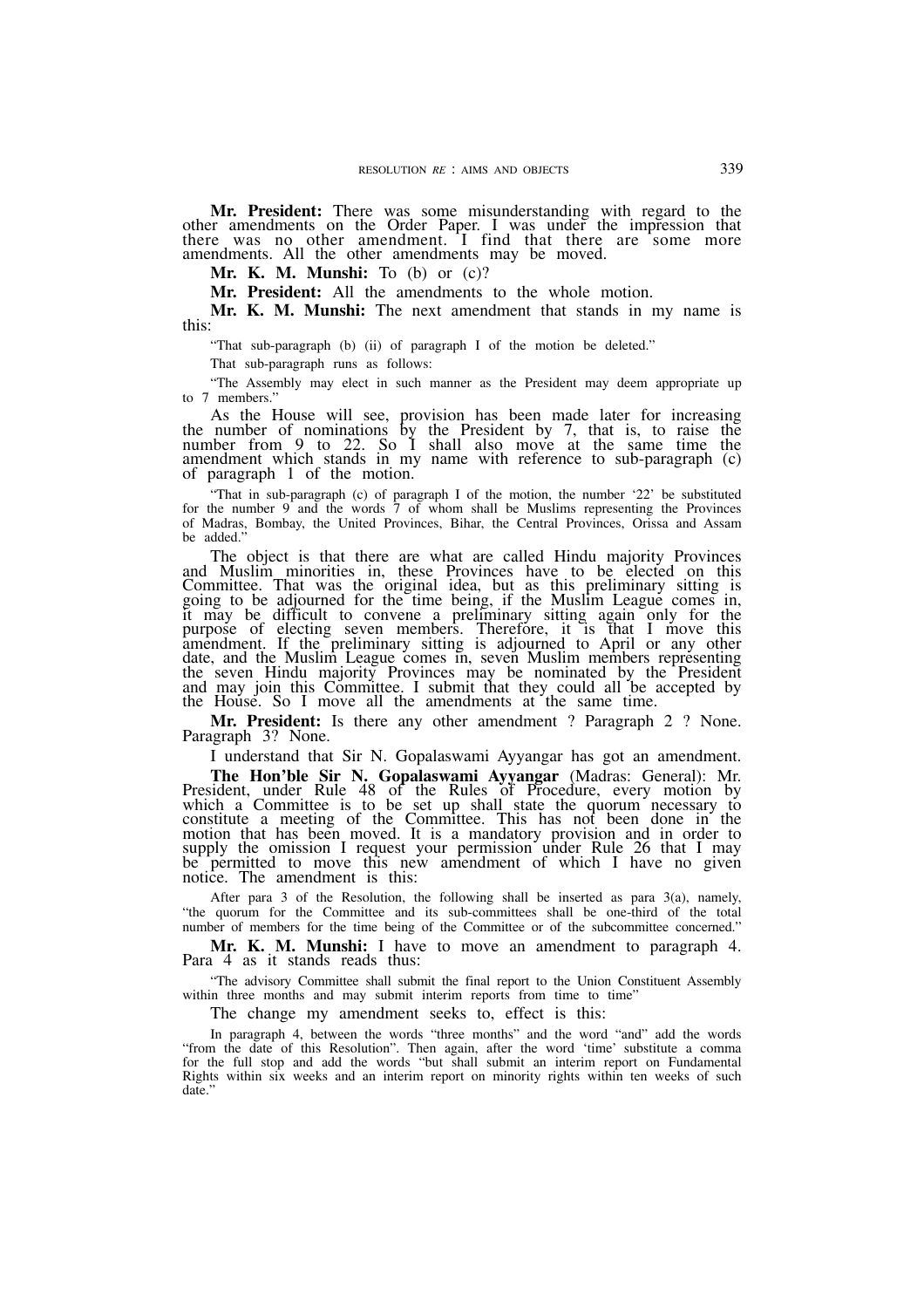[Mr. K.M. Munshi]

Sir, Clause 4 as amended will run thus:

The Advisory Committee shall submit the final report to the Union Constituent Assembly within three months from the date of this Resolution and may submit interim reports from time to time, but shall submit an interim report on Fundamental Rights within six weeks and an interim report on minority rights within ten weeks of such date.

My next amendment, Sir, is to paragraph 5. It is this:

"In paragraph 5 of the motion, for the words beginning with 'in the manner' up to the end of the paragraph, the words 'by nomination by the President' be substituted."

Paragraph 5 as originally drafted reads:

Casual vacancies in the Advisory Committee shall be filled as soon as possible after they occur in the manner in which the seat in respect of which the vacancy had arisen was originally filled.

The object of this amendment is to provide for a certain contingency. When this preliminary sitting of the Assembly is adjourned, the Committee is going to function. If, in the meantime, there is any vacancy, it will be impossible to fill it up till the next meeting of the Constituent Assembly. Therefore it is better to give this power to the President so that in the case of a vacancy arising, he can appoint a member to fill up that vacancy.

Sir, these are the amendments that I have to move.

**Mr. F. R. Anthony** (Bengal: General): Mr. President, Sir, I had absolutely no intention of entering this discussion, but unfortunately, a remark of a previous speaker, which included the Anglo-Indians among those to whom, he alleged, over-representation had been given, has brought me to my feet. I have always been reluctant, although a communal leader, to pursue communal hares and I am even more reluctant to enter into any unseemly communal dog-fights. But I think there is some misunderstanding on the part of some members of the House about the State Paper and about the real intention of the authors of that Paper. Sir, if it was felt that there was no need for an Advisory Committee on Minorities I would subscribe to it. But so long as you have a committee on minorities, so long as other minorities are insisting on their rights, alleged or real, then, certain minorities, particularly the smaller minorities have, in self defence to ask for certain representation. I agree with what Mr. Jaipal Singh said, *viz*., that most of the minorities would gladly allow their interests to be taken care of by a leader of the stature of Pandit Nehru. I would be the first to say: 'Leave it in his hands'. But, unfortunately, these matters are not being decided at such a high level. All persons in this country are not of that stature. Unfortunately there is a tendency today for communalism to become even more intransigent and clamant than it has been in the past and I wish this obsession on numerical proportions to be slightly effaced.

Sir, we are dealing with a specific State Paper. We are dealing with paragraph 20 of the Cabinet Mission's Statement. The intention in paragraph 20 was set out in detail in Sir Stafford Cripps' official explanation. He was not concerned, the Cabinet Mission was not concerned with numerical proportions. This question of numerical proportion has become rather a favourite slogan in this country. Sir Stafford specifically mentioned that this Advisory Committee had been set up in order to give an opportunity not to the minorities but to the smaller minorities of influencing the provisions concerning the minorities. He specifically mentioned that it was their (the Cabinet Mission's) intention that, representation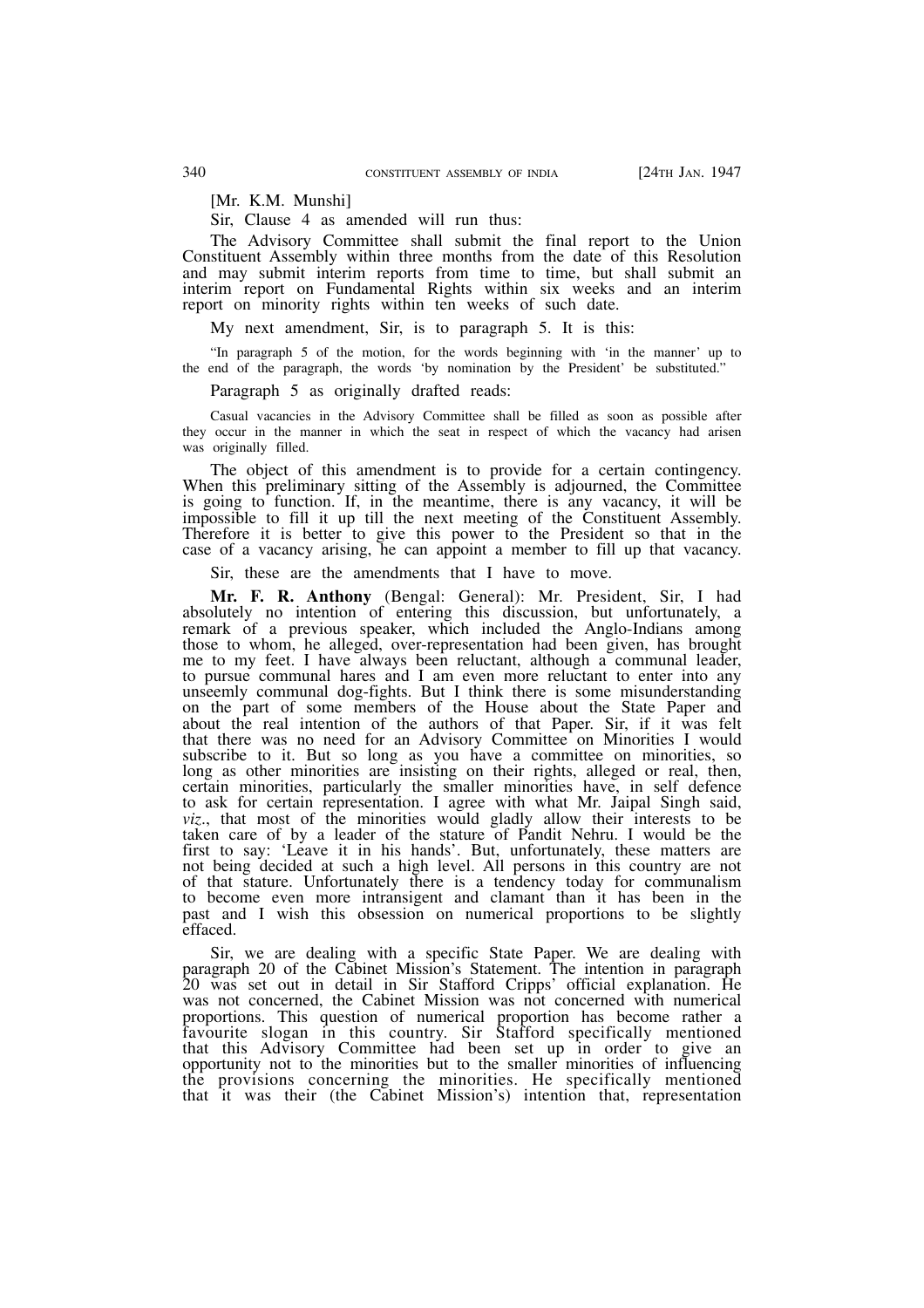should be given particularly to the Indian Christians, to the Anglo-Indians and to the Tribal Areas; and although we have, for the sake of amity and a friendly atmosphere, accepted the representation that was granted to the minorities, it was made clear that perhaps the real intention of the Cabinet Mission had not been implemented in the allotment of seats that was made, at any rate, to my community. I want to disabuse the House of any feeling that my minority has been over-represented. It was the obvious intention of the Cabinet Mission to give the smaller minorities that have been specified—the Indian Christians, the Anglo Indians and the Tribal Areas—an opportunity of influencing minority decisions through this Advisory Committee. No other smaller minorities have been mentioned. The point whether the intention was implemented in introducing other minorities, I am not going to labour at this stage. But the Cabinet Mission obviously had something at the back of their minds when they made this provision. They had the cases of the different minorities before them. They realised that certain minorities, although numerically small, had vital interests to be protected in the general political structure and their sole purpose in setting up this Advisory Committee was to give the minorities particularly these three minorities, that they have specified, an opportunity of influencing minority decisions.

**Mr. Damber Singh Gurung:** Mr. Chairman, Sir, in the list of names of the Advisory Committee proposed by Mr. K. M. Munshi, I do not find any name of a Gorkha representative here. I do not want to refer to the terms of clause 20 of the Cabinet Mission's Statement of May 16, but I must pointedly draw the attention of the House to the Resolution on Objectives moved by Pandit Jawaharlal Nehru and passed by this House a few days ago. Paragraph 6 of that Resolution says,—

"WHEREIN adequate safeguards shall be provided for minorities, Backward and Tribal Areas, and Depressed and other Backward Classes.

It is the function of the Advisory Committee to give advice to the Constituent Assembly as to the manner in which the safeguards for the minorities, backward and tribal peoples are to be provided. Presumably, in the Advisory Committee there must be representatives of all these classes of people. Now, Sir, if there is no Gorkha on the Advisory Committee, who will speak for them and how will their interests and rights be safeguarded? It is a fact that the Gorkhas form a distinct minority group and no one can deny the fact that they are the most backward people in India. If Gorkhas, as such, are not represented they have a right to be represented here as people living in the Excluded Areas and Partially Excluded Areas, because Darjeeling District, where there are more than 3 lakhs of Gorkhas, is a partially Excluded Area, and even as tribals because the Gorkhas have been classed as tribals in the Census Report of 1941 in Bengal. If the Gorkhas are not represented in the only body that has been provided for devising means to safeguard in the interests of oppressed and backward peoples, I, as a Gorkha, do not see any advantage in my being a member of the Constituent Assembly. The other day President Kripalani told me that the Gorkhas would fight with their swords. I quite agree. The Gorkhas fought with their swords for the rulers of India, but now the Gorkhas have decided to fight for the freedom of India and will fight for free India, but at the same time I must appeal to the House that their case also must be considered, as they are very backward educationally and economically and as the Advisory Committee is the only Committee where all these things can be brought up and discussed. I appeal to the House to consider this point.

**Mr. K. M. Munshi:** Sir, may I reply as the mover of the amendment?

**Mr. President:** (To Sri K. Santhanam) Do you want to speak?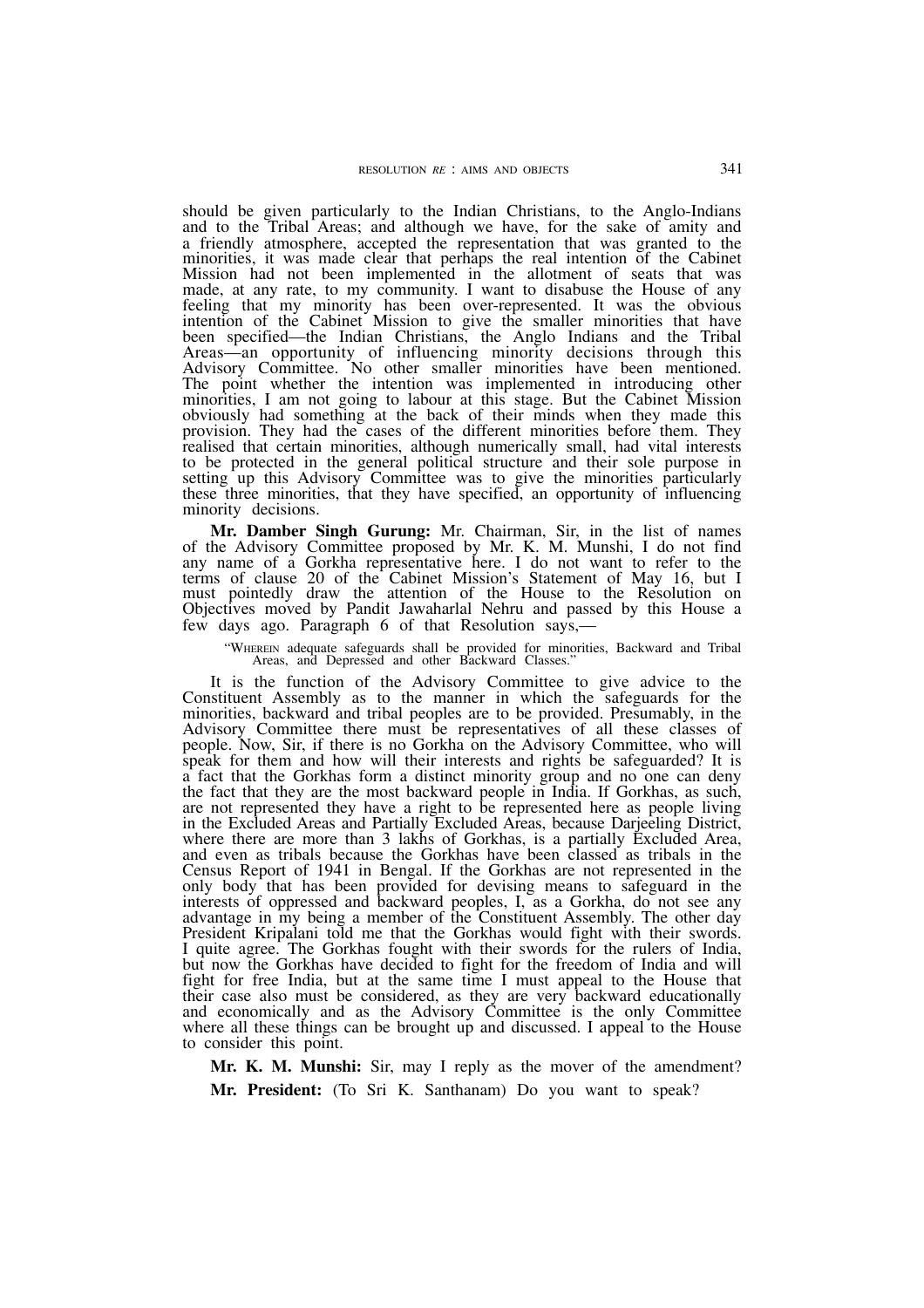**Sri K. Santhanam:** Sir, I wish to make two points with reference to this Resolution. I am anxious that this Advisory Committee should not expand its scope of work to an undue extent. It should not try to encroach upon the functions of the whole Assembly or the Sections. For instance, if it goes into such matters as joint *versus* separate electorates or the quantum of representation, I think it will make the work of this Assembly very difficult. I do not want to expatiate on the point and make the Committee's work difficult but I simply leave it for their consideration.

The second point I wish to mention is about the way in which we have to deal with the report. Ordinarily the report is to be presented to the House, but if we wait for the presentation of the report till this Assembly meets, then we shall have to wait 10 or 15 days for its consideration. It will mean a waste of time of the House. So I suggest that you take the permission of the House to circulate the report as soon as it is received from the Committee so that, when we assemble, all of us may come ready prepared and the time of the House may not be wasted. Otherwise, there may be legitimate ground for complaint, as it is not sufficient to give one day's, two days' or three days' notice. We must have at least a fortnight's notice. If you wait for the report to be presented to the House and then wait for fifteen days you know the expense, the confusion and the difficulty.

So I make these two suggestions for your consideration.

**Rai Bahadur Syamanandan Sahaya:** I want to raise a point of order. The motion as amended by Mr. Munshi does not lay down any method by which subsequent elections to this Committee will be made because the original provision that elections will be conducted in accordance with the principle of proportional representation by means of the single transferable vote has been dropped by the amendment of Mr. Munshi. That being so, if one or two names are suggested in addition to the names already suggested by Mr. Munshi, what will be the method adopted for election? This amendment of Mr. Munshi might circumvent the procedure laid down under the Rules of Procedure. I hope you will not permit it to happen. I would therefore like to have your decision as to what will be the method by which election will be made in case one or two names are also suggested apart from the names already suggested in the amended resolution.

**Mr. K. M. Munshi:** With regard to the point of order, Rule 46 makes it perfectly clear that it would be competent for this House to alter the method of election. This is how the Rule runs:

"The members of every such committee shall, unless the motion by which the committee is set up otherwise provides, be elected according to the principle of proportional representation by means of the single transferable vote."

Therefore, Sir, it will be seen there is no point of order.

**Rai Bahadur Syamanandan Sahaya:** I only want to say that the procedure outlined in Rule 46(2) could have been met if Mr. Santhanam had moved his amendment by which he wanted to substitute the words "by ordinary distributive vote" in place of the words in the original motion. Mr. Santhanam, not having moved that amendment, there is no procedure laid down. Therefore, Rule 46(2) does not apply.

**Mr. President:** In my opinion, clause (2) of Rule 46 makes it quite clear that the amendment which has been moved by Mr. Munshi is in order.

**Srimati Dakshayani Velayudan** (Madras: General): Mr. President, I wish to bring to the notice of this House that there is provision for 7 members to represent the Hindus in the Muslim provinces. Sir, I find that no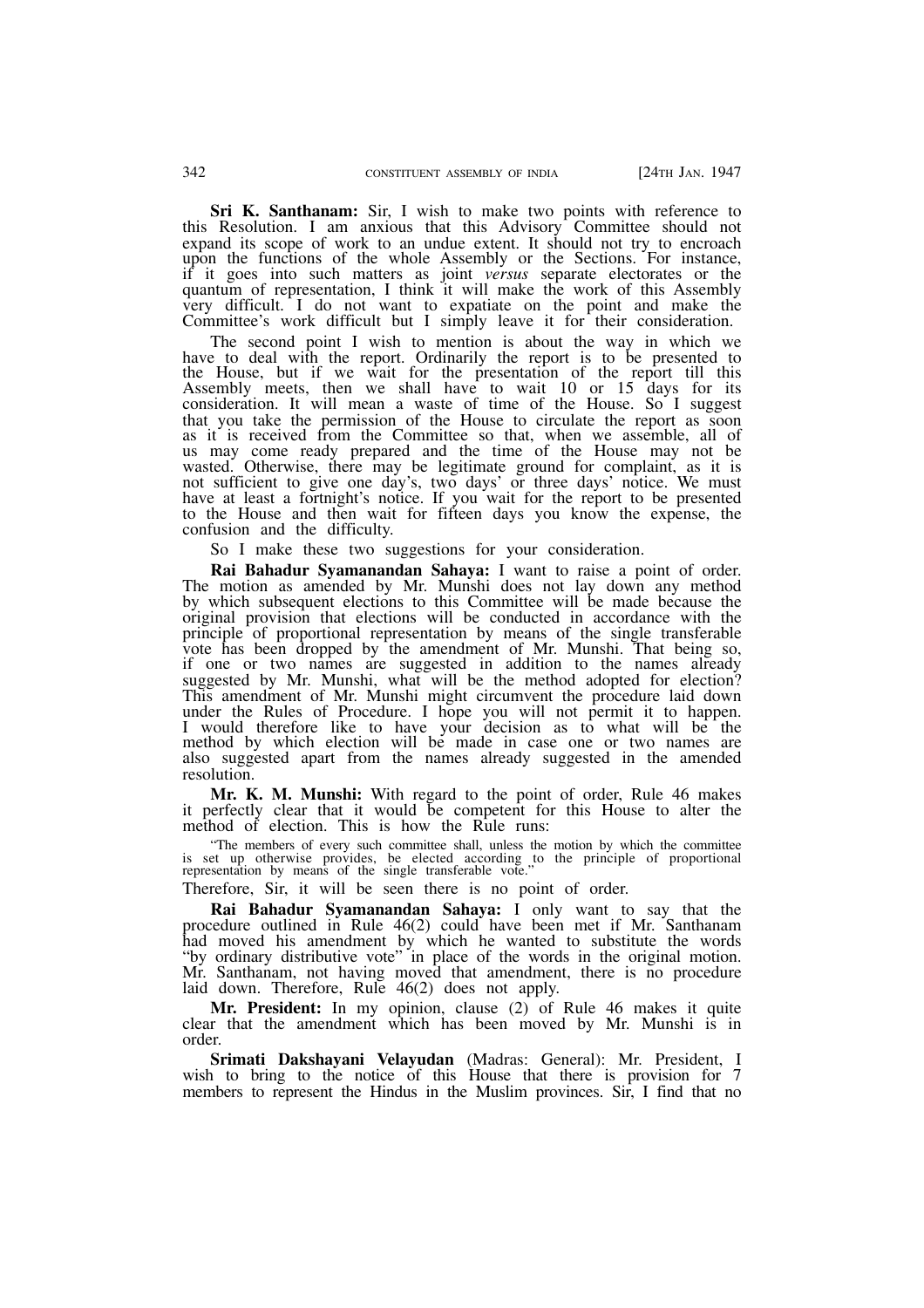Harijan's name is included among the Hindus. We, Harijans, consider ourselves one with the Hindu community and we have every right to represent the Hindus in the Muslim Provinces. We have every right to represent the Hindus in Bengal or the Hindus in Sind or in the Punjab. Somebody remarked now that there are already 7 members of the Harijans in the list. That does not mean that the Harijans have no right to represent the Hindus in the Muslim majority provinces. So I simply wanted to bring to the notice of this House that they should not go with the impression that the Harijans here have come only to represent the Harijans of India. We claim that we belong to the Hindu fold. It is the duty of the Caste Hindus to see that the promises that they made should be put into practice by including a Harijan in the list, to represent the Hindus in the Muslim majority provinces. But nobody should be under the impression that I came to speak in this manner here in order that my name may go into the list. I have no desire of that sort, because I do not want to represent those provinces, but there are Harijans, who have come from the Muslim majority Provinces, who have every right to represent the Hindus in their Provinces. So I hope that this House will take into consideration that my opinion is not against the fundamental principle that we are expected to follow.

**Sri Lakshminarayan Sahu** (Orissa: General): Mr. President, Sir, I stand here to inform the House that Orissa has been neglected in this suggestion of Mr. K. M. Munshi. We always feel that because we are a docile people, we are always neglected. Now the claim for inclusion of names from Orissa is so great that I hope that this House will accept it. In the first place about two-thirds of Orissa are Partially Excluded and Excluded Areas, and yet though there are 13 names given by Mr. K. M. Munshi, there is no name from Orissa. Again there is another point for consideration by the House. According to Mr. Munshi's list, there is no Hindu from Orissa and yet one representation will be given to a Muslim. That is really unfair. The majority party there goes unrepresented, whereas we give representation to a minority. I hope that this House will pay its best consideration to this question. I should go in for the Hon'ble Pandit Govind Ballabh Pant's Resolution but as you said that Mr. Munshi's motion was in order, I do not want to refute it, but I still feel, as Rai Bahadur Syamanandan Sahaya has pointed out, that in such a matter, which is very important, we should adopt the Procedure of single transferable vote. That will solve the question to the satisfaction of all.

**Mr. Jairam Das Daulatram** (Sind: General): I want to say as briefly as I can that, looking to the importance of this Committee and the delicate issues with which it will have to deal, it would not be proper by any discussion here to attempt to restrict the scope of its work. There are members on it representing minorities and majorities, from practically every part of the country, and they should, I think, in terms of all that has been said both in the Statement of May the 16th and elsewhere, be left free to discuss and to decide as to what are adequate provisions or clauses for the protection of minorities. Since the matter is such that a fuller discussion on the point here would raise more and more controversy, I shall confine myself to these remarks only for I expect that the Advisory Committee will look at the matter both from the minority point of view, and the general point of view and try to reconcile the requirements of the minorities with the needs of the national sentiment of the country, as a whole.

**Sri S. Nagappa** (Madras: General): Mr. President, Sir, now, I just want to bring to the notice of this House that out of these 50 members some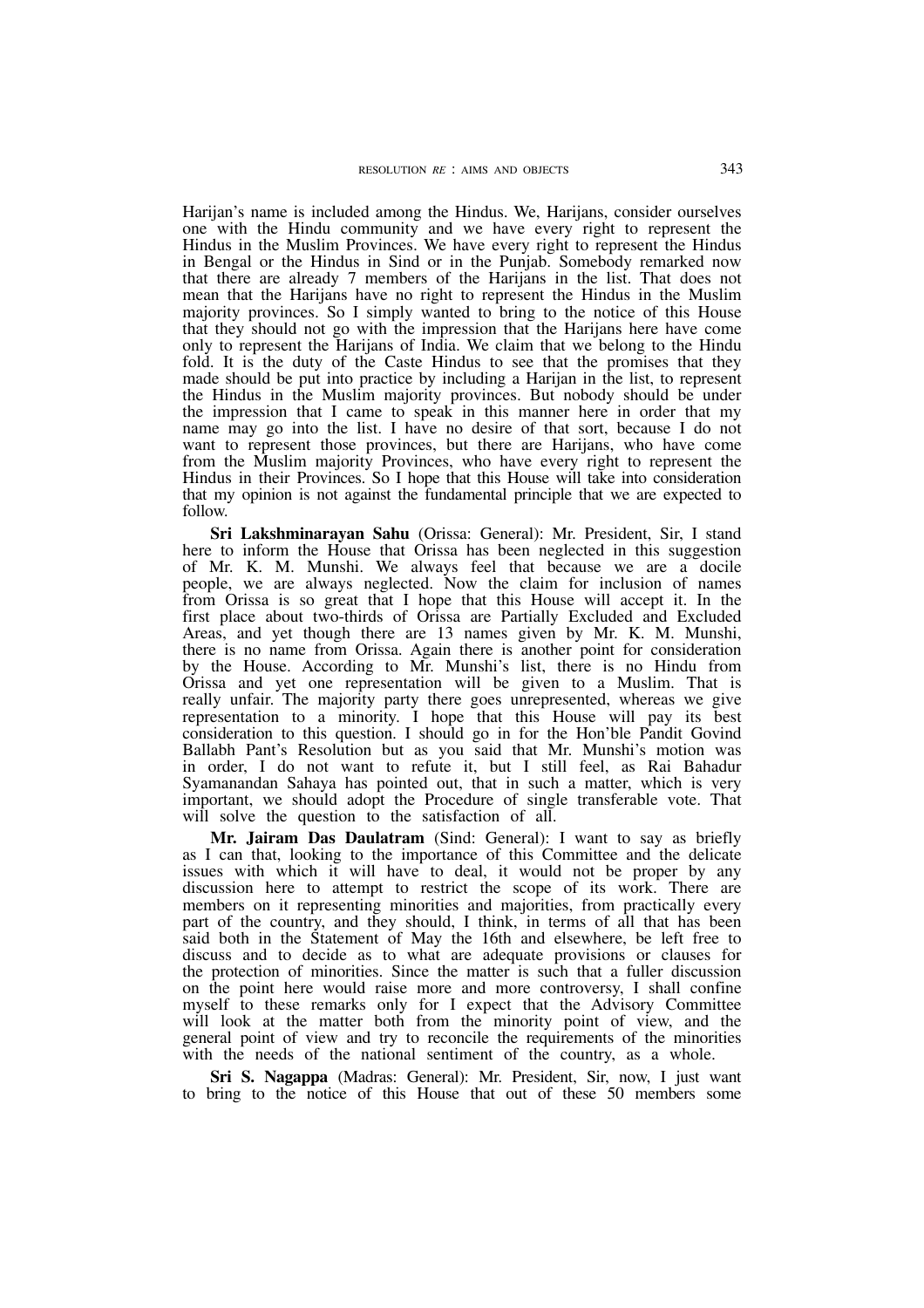#### [Shri S. Nagappa]

communities particularly have been given over-representation. If it is equal to all communities as it is said, seven for Hindus, seven for Muslims and seven for Scheduled Classes, I do not know on what basis these figures were drawn up. For instance, if you say there are seven Muslim Provinces that are in a majority, so the Hindus of that province ought to be safeguarded and again because there are seven Hindu Provinces where they are in a majority, the seven Muslims must be there in the Committee to safeguard their interests, it is a good thing. But what about the Harijans. They are in a minority in almost every province. Moreover, if you take the population of these Provinces, then all the Hindus put together in the Muslim majority Provinces, they are not as many as Harijans, and the same thing with the Hindus. And now, Sir, the Parsis is a new minority community that has been brought. That community was not seeking to be a minority community all these days. All of a sudden in this Minority Advisory Committee this particular community has been classified as a minority community, I do not know, Sir, what protection this Parsi community especially seeks? It is well placed in society, economically and educationally. What are the particular safeguards this particular community wants? So also the Anglo-Indian community. Their numbers are very few, but their representation on the Committee is too great. I would suggest it would have been fair if the representation for the Depressed Classes had been 11 instead of 7. Now, if anything cannot be done at this stage, I would request all the Members that are now elected to see that they should not go there in order to champion the cause of a particular community. They must feel one and see that they work for the benefit of all the communities, for the homogeneity of all communities and for the prosperity of all the communities. With this motive, they must see that particularly such communities which are not represented properly according to their numbers must be safeguarded. Now only a few days ago we have passed a Resolution declaring our objects and our motives in framing this Constitution. We must stick to the spirit and see that every community got its proper place, though for instance out of 50 only 7 Harijans are there. They are only about one-seventh of the present members. They might fight for their community interests and yet they are in a minority. Their voice may not be heard. So I appeal to all Members who are elected in spite of their majority, to understand the Harijans properly, and if what they want is reasonable, to satisfy if not their complete demand, at least the minimum of the demands put forward by them. With this hope I congratulate the Members that have been elected, and hope they will see that they do full justice especially to such communities as have been suffering for ages, and that what they deserve is given.

**The Hon'ble Rev. J. J. M. Nichols-Roy:** Sir, the number of members that have been listed here are 50. I wanted to add two more to this number. But after a discussion with Mr. Munshi, I decided not to disturb the number that has already been listed here. But, Sir, I want to say this: the minorities in Assam are many. The Tribal Areas there also are very different from the tribal Areas in other parts of India. Each Tribal area has its own ways and methods of living and culture which would need to be represented in a Committee like this. But I find in paragraph 2 that the Sub-Committees which will be appointed by the Advisory Committee can co-opt some members. This probably will solve the difficulty. I read here:

"The Advisory Committee shall appoint sub-committees to prepare schemes for the administration. of the North-Western Tribal Areas, the North-Eastern Tribal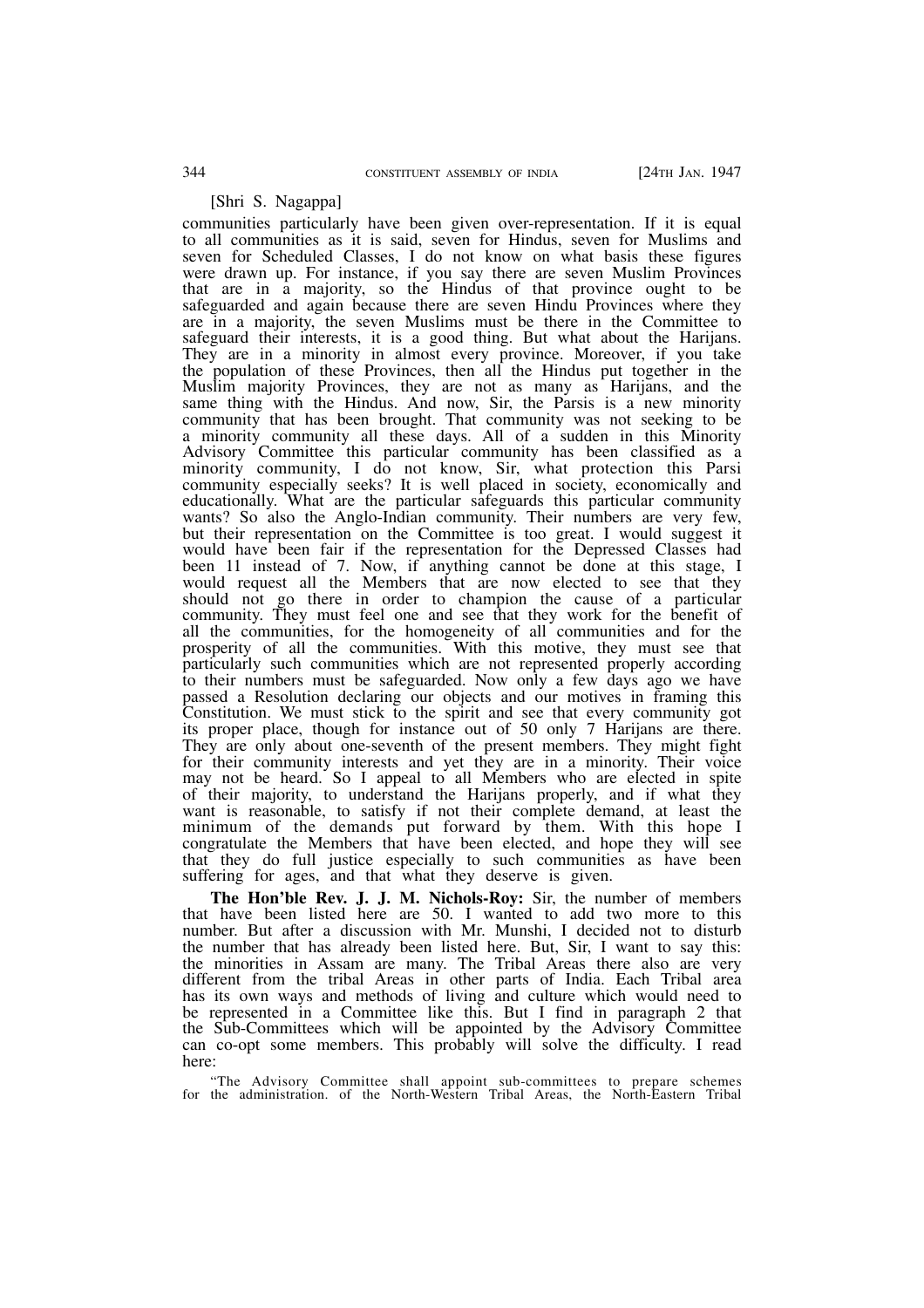Areas and the Excluded and partially Excluded Area. Each of such sub-committees may coopt not more than 2 members from the particular tribal territory under its consideration for the time being, to assist in its work in relation to that territory."

This no doubt, will help the Tribal Areas to get representation and to tell the Advisory Committee what their desire is. In view of this, Sir, I think that the Resolution as presented before the House is quite satisfactory.

I should like to add one more point. I would have liked very much if another Indian Christian had been added to this list. I find that Orissa has not been represented at all.

**An Hon'ble Member:** What about Andhra?

**The Hon'ble Rev. J. J. M. Nichols-Roy:** I would like very much one Christian from Orissa be represented. The President may consider the question of Orissa in regard to representation from the Christian community there. That would add only one more member to the four Indian Christian Members who have been listed here. With this request, Sir, I believe that this Resolution is acceptable to the House and it is quite satisfactory as far as it goes. Some of the minorities which have not been represented at all may be given representation by nomination by the President and by co-option by the Sub-Committees.

**Mr. B. Das** (Orissa: General): Sir, the atmosphere this morning in this House and the atmosphere in New Delhi these three or four days reminds me of the atmosphere in 1930-31. In the light of my past experiences I think that the minorities have been given more weightage than before. Murmurings will always be there. It is very very unfortunate that the minority communities do not demand mere justice, equity and fairplay but claim safeguards and weightages under the third party domination. The minority problems should not and must not overshadow the main issue that of Independence of India.

One thing was stressed by previous speakers—namely, that the majority Hindu provinces have not found representation for their majority community in the Advisory Committee. I am one with them and I demand such representation for the majority Hindu population of Orissa. Orissa must participate in the discussions to enable her to assess those undue burdens that she may have to shoulder for her minority communities.

The Advisory Committee will very likely come to a dead-lock later. I do not anticipate its decisions and I am not a member of that Advisory Committee. But the minorities will still demand safeguards, economic advantages and reservations and weightages to an All-India pattern. All India patterns and decisions may work disaster to a poor province like Orissa, if minimum obligatory expenditure on minority communities be laid down. And yet, a minimum amount of money must have to be spent for the Scheduled Castes and for the Tribal people. The minimum standard in Bihar before separation from Orissa is the maximum standard of Orissa today. Rupees two and annas eight or something like that is the *per capita* income in Orissa; in other provinces the *per capita* income goes up to Rs. 20 or more. I am not merely pleading here that a Hindu representative from Orissa should be there in the Advisory Committee.

I visualise that the provinces will have residuary powers in an Independent India. Do my colleagues here appreciate that handicaps may be fashioned on minor provinces and stupendous difficulties—administrative and financial—may be imposed on poorer provinces under the cry of safeguards and weightages? It may even break the administrations.

The Advisory Committee should be wide enough to have representatives of Hindus from the Hindu majority provinces, so that it can know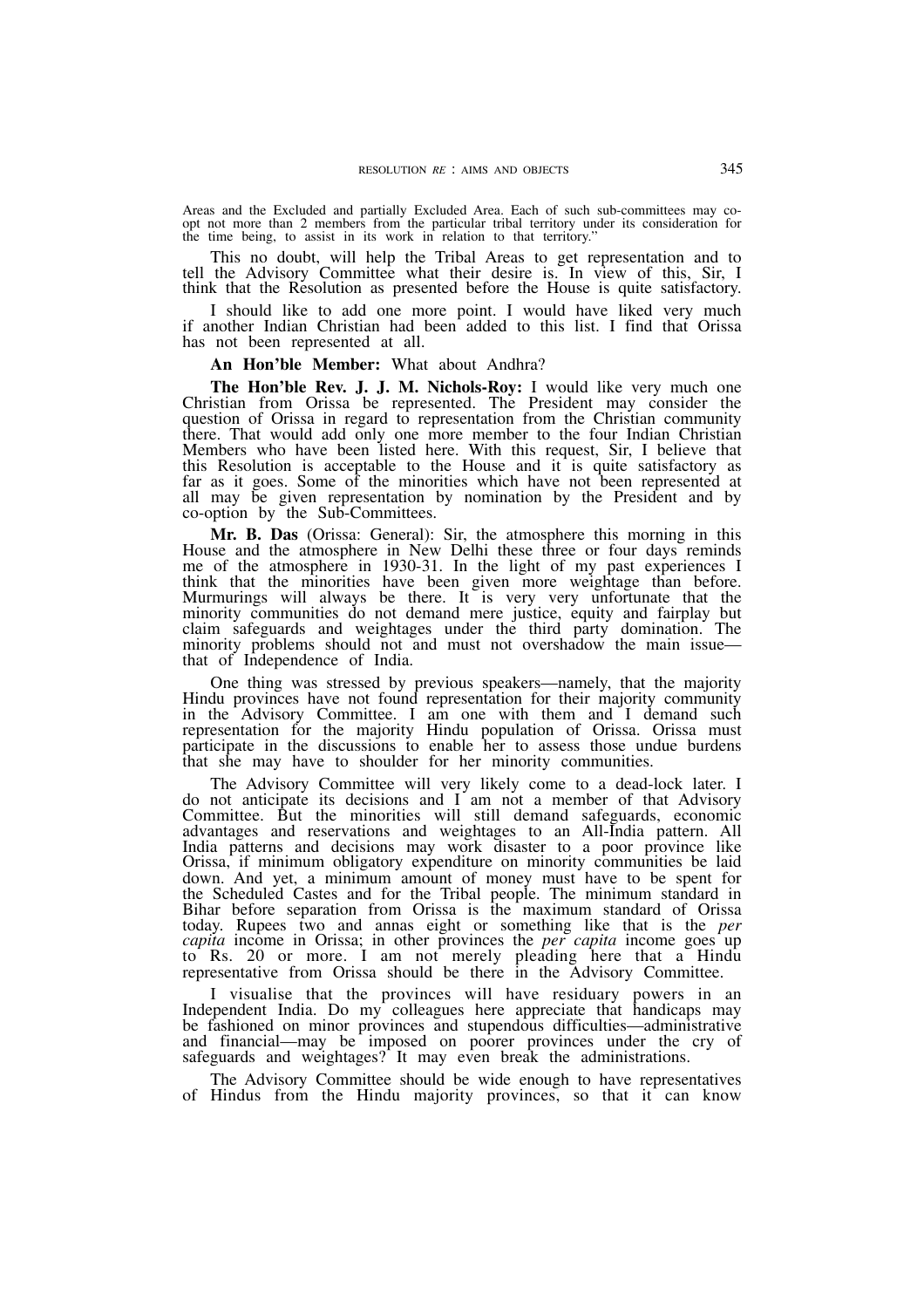#### [Mr. B. Das]

the financial and economic position of those provinces. We will have to stoutly oppose any decision of people in the Advisory Committee who do not understand our economic and financial situation in Orissa and we will not accept any safeguards, economic or otherwise, and any undue burdens and handicaps.

**Mr. Satyanarayan Sinha:** I move that the question be now put.

**Mr. R. K. Sidhwa** (C.P. & Berar : General): May I say a few words, Sir?

**Mr. President:** Closure has been moved. The motion is: that closure be applied.

#### The motion was adopted.

**Mr. President:** Mr. Pant, it was your Resolution. Do you accept the amendments?

**The Hon'ble Pandit Govind Ballabh Pant:** Sir, I accept the amendments moved by Mr. Munshi. On the whole the reception that has been accorded to my Resolution has exceeded my expectations. It is a delicate matter, especially where the question of nomination of individuals comes in. There are many embarrassing aspects of such problems which cannot be easily got over, and which cannot be tackled at any rate in an altogether impersonal manner. So, I would not have been surprised if there had been more vigorous criticism than that displayed by Mr. Jaipal Singh when he spoke. I saw that he was chafing and the vehemence of his utterances seemed to me to compensate for the poverty of his ideas. I did not make any suggestion whatsoever against the tribal people. I believe that they have not received that attention and active service at our hands to which they were entitled. I think we owe them a duty and we should do all we can to raise their general level. There is absolutely no issue between him and me. When I suggested that it is unwise to look to any external authority for the protection of the rights of the minorities, I had no particular individual, group or section in mind.

I wanted to utter a word of warning on a subject which is of considerable importance and which often arouses consuming passion. That was my only apology for referring to the developments that had taken place in recent years and I believe that those experiences of Poland, Bulgaria, Czechoslovakia, Austria and other Eastern European States are worthy of being borne in mind in these times when we are going to frame our own Constitution. It was suggested that the election should have been held according to the principle of proportional representation. It had in fact been held according to that principle. As I indicated at the outset in the course of my opening speech, the members of every group had been virtually elected by their own communities and comrades within each and belonging to each Group. We wanted to have the seal of approval of this entire Assembly as the Advisory Committee will be dealing with very great problems and we wanted to give every member of the Committee that sense of confidence which the approval of the membership of the Committee by the entire House is bound to create and convey. So it was to create a sound moral foundation for this Committee that this method was devised but as I said, the elections were unanimous. All members of this House also, barring very few who were not there, agreed to these names but before the names were put before the general body individually, the members of each group had by themselves selected their representatives. I do not see how any method more satisfactory could possibly have been devised. It augurs well for the deliberations of this Advisory Committee that its personnel should have been selected not only by the different groups that it was intended to represent but also by every member and by all the members of this House. That given them a position which I think they would covet and they would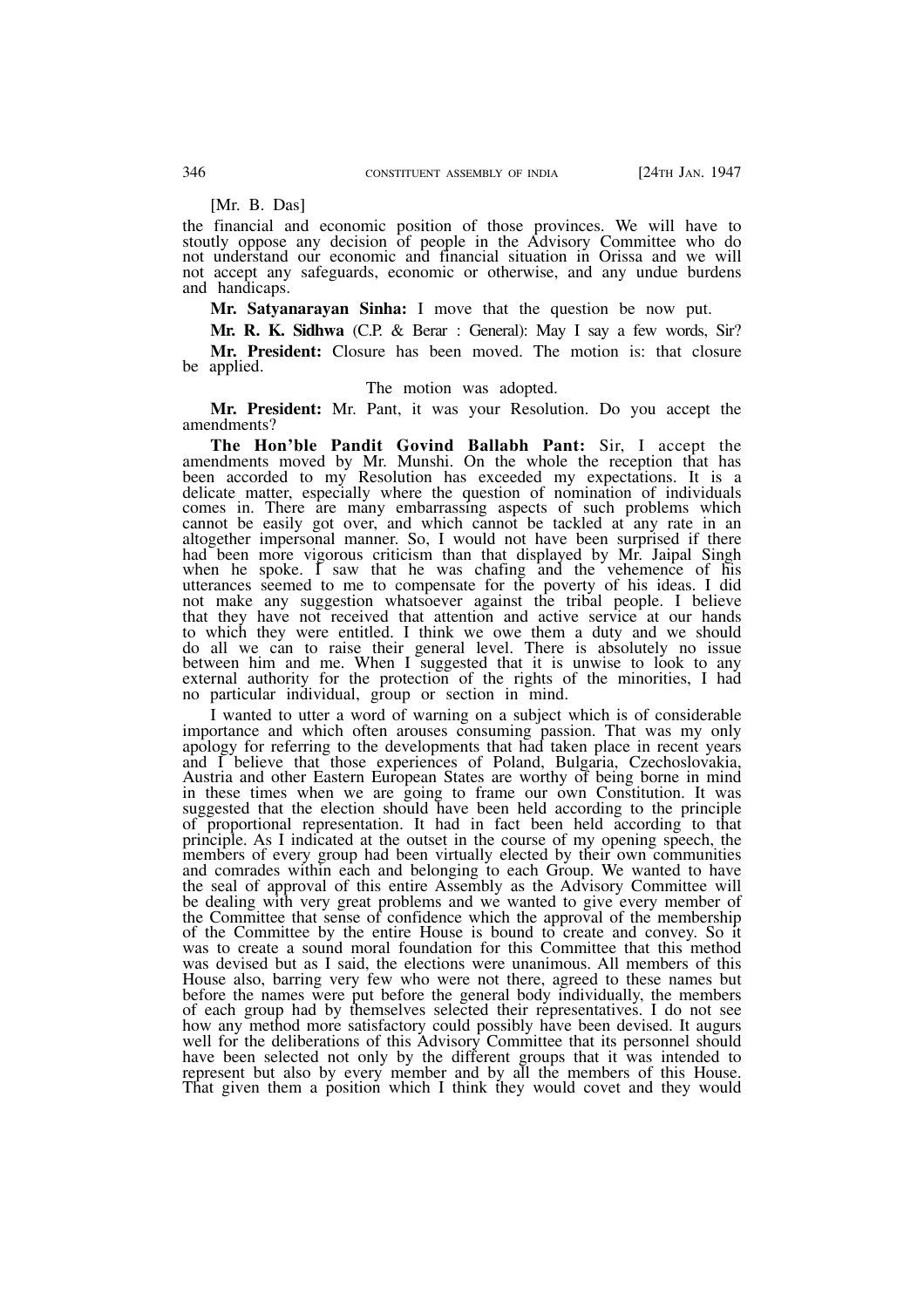appreciate. Sir, some omissions from certain Provinces have been mentioned. Well, I readily admit that many more members could have been profitably added to this Committee. We have here talent and public spirit represented in abundance, and everyone who could be added, would have made very useful contribution. But there are practical limitations in matters of this type and you have to see that the structure does not break down by virtue of its weight, even of too many good people. There should be some limitations even as regards excellence in order that men may move, in order that even defects may be tolerated; otherwise if you were to look for a Utopia or for the establishment of Plato's Republic, you will never be able to do anything practical. So it is only the hard realities of the situation which have constrained us to limit this figure to something about 70 and even that is apparently a number big enough for serious deliberation. So it is not because we do not appreciate all that has been said, not because we would not like to have the assistance of the other Hon'ble Members in this House but because this Committee would not stand the strain of heavier weight that we had to restrict the number, there need not be any misgiving in any quarter on that account. After all the decisions in such Committees are not ordinarily taken by vote. Everyone is expected to appreciate the point of view of other colleagues of his. There should be a spirit of accommodation and give and take. So we look forward to unanimity in the decisions and not to majority voting in a Committee of this type. I admit that it is possible for the Hon'ble Members to argue that the numbers allotted to different groups are not strictly in accordance with their population. In matters of this type you cannot have a yard-stick for measuring millions of people and their interests, and would it have made any difference, if there had been two more of the Scheduled Castes or even one less of the Anglo-Indians? I do not think. One worthy representative like Dr. Ambedkar or like Mr. Anthony can, I think, do as much as half-a-dozen or more. It is not so much number as calibre and the spirit which inspires the members which ought to count in matters of this character. Let me hope that there will be no occasion for any regret when this Committee begins to function and that all will join together in congratulating this Committee when it has completed its labours.

**Mr. President:** Pandit Pant, you have not said anything regarding the amendment moved by Sir Gopalaswamy Ayyangar.

**The Hon'ble Pandit Govind Ballabh Pant:** I accept that amendment.

**Mr. President:** The Resolution has been moved and after that the amendments have been moved and accepted by the Mover. Therefore the amended Resolution will now read thus:

This Assembly resolves that in pursuance of paragraph 20 of the Cabinet Mission's Statement of May 16, 1946, an Advisory Committee be constituted as hereinafter set out :

1.(*a*) The Advisory Committee shall consist of not more than 72 members who may include persons who are not members of the Assembly.

- (*b*) It shall consist initially of the following members:—
	- 1. Shri Jairamdas Daulatram.
	- 2. The Hon'ble Shri Meherchand Khanna.
	- 3. Dr. Gopi Chand Bhargava.
	- 4. Bakshi Sir Tek Chand.
	- 5. Dr. Profulla Chandra Ghosh.
	- 6. Shri Surendra Mohan Ghose.
	- 7. Dr. Syama Prashad Mookherjee.
	- 8. Shri Prithvi Singh Azad.
	- 9. Shri Dharam Prakash.
	- 10. Shri H.J. Khandekar.
	- 11. The Hon'ble Shri Jagjivan Ram.
	- 12. Shri P.R. Thakur.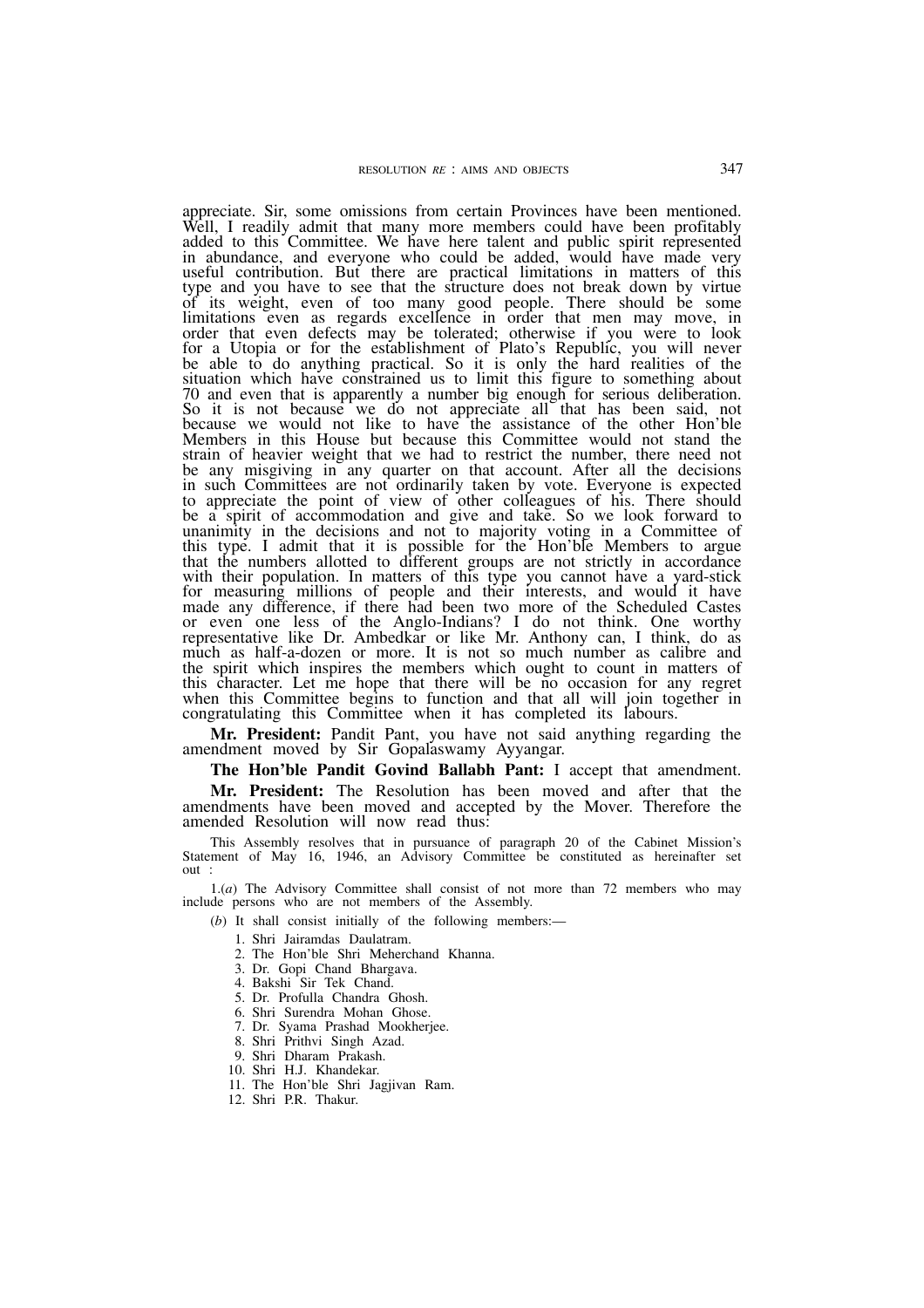#### [Mr. President]

- 13. Dr. B.R. Ambedkar.
- 14. Shri V.I. Muniswami Pillai.
- 15. Sardar Jogendra Singh.
- 16. The Hon'ble Sardar Beldev Singh.
- 17. Sardar Pratap Singh.
- 18. Sardar Harnam Singh.
- 19. Sardar Ujjal Singh.
- 20. Gyani Kartar Singh.
- 21. Dr. H.C. Mookherjee.
- 22. Dr. Alban D'Souza.
- 23. Shri Salve.
- 24. Shri Roche-Victoria.
- 25. Mr. S.H. Prater.
- 26. Mr. Frank Reginald Anthony.
- 27. Mr. M.V.H. Collins.
- 28. Sir Homi Mody.
- 29. Shri M.R. Masani.
- 30. Shri R.K. Sidhwa.
- 31. Shri Rup Nath Brahma.
- 32. Khan Abdul Gaffar Khan.
- 33. Khan Abdul Samad Khan.
- 34. The Hon'ble Rev. J.J.M. Nichols-Roy.
- 35. Shri Mayang Mokcha.
- 36. Shri Phool Bhan Shaha.
- 37. Shri Devendra Nath Samanta.
- 38. Shri Jaipal Singh.
- 39. Acharya J.B. Kripalani.
- 40. The Hon'ble Maulana Abul Kalam Azad.
- 41. The Hon'ble Sardar J. Vallabhbhai Patel.
- 42. The Hon'ble Sri C. Rajagopalachariar.
- 43. Rajkumari Amrit Kaur.
- 44. Shrimati Hansa Mehta.
- 45. The Hon'ble Pandit Govind Ballabh Pant.
- 46. The Hon'ble Sriju Gopinath Bardoloi.
- 47. The Hon'ble Shri Purushottamdas Tandon.
- 48. Diwan Bahadur Sir Alladi Krishnaswami Ayyar.
- 49. Shri K.T. Shah.
- 50. Shri K.M. Munshi.

(*c*) The President may at any time or at different times nominate members to the Committee not exceeding 22, 7 of whom shall be Muslims representing the Provinces of Madras, Bombay, the United Provinces, Bihar, the Central Provinces, Orissa and Assam.

2. The Advisory Committee shall appoint Sub-Committees to prepare schemes for the administration of the North-Western tribal areas, the North-Eastern tribal areas and the excluded and partially excluded areas. Each of such Sub-Committees my co-opt more than 2 members from the particular tribal territory under its consideration for the time being, to assist it in its work in relation to that territory.

3. The Advisory Committee may appoint other Sub-Committees from time to time as it may deem necessary.

3-A. The quorum for the Committee or any of its Sub-Committees shall be one third of the total number of members for the time being of the Committee or of the Sub-Committee concerned.

4. The Advisory Committee shall submit the final report to the Union Constituent Assembly within three months from the date of this Resolution and may submit interim reports from time to time, but shall submit an interim report on Fundamental Rights within six weeks and an interim report on minority rights within ten weeks of such date.

5. Casual vacancies in the Advisory Committee shall be filled as soon as possible after they occur by nomination by the President.

6. The President may make standing orders for the conduct of the proceedings of the Committee.